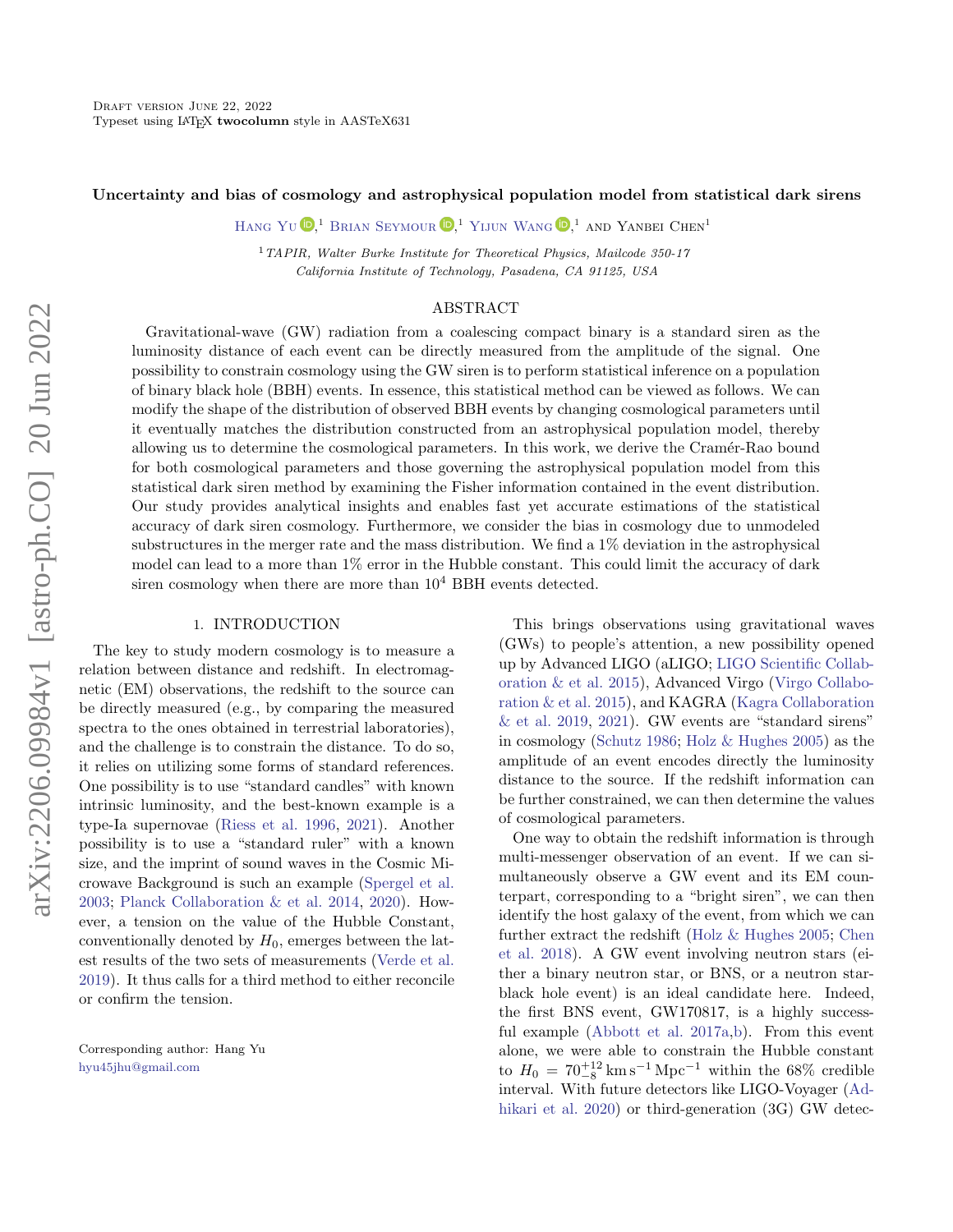tors including the Einstein Telescope [\(Sathyaprakash](#page-13-9) [et al.](#page-13-9) [2011\)](#page-13-9) and the Cosmic Explorer [\(Abbott et al.](#page-11-3) [2017c;](#page-11-3) [Reitze et al.](#page-13-10) [2019;](#page-13-10) [Evans et al.](#page-12-1) [2021\)](#page-12-1), it is potentially possible to constrain  $H_0$  with percent level accuracy and the normalized matter density  $\Omega_m$  to an accuracy of  $\mathcal{O}(10\%)$  [\(Chen et al.](#page-12-2) [2021\)](#page-12-2). However, such bright sirens are rare and GW170817 is the only joint observation to date. Even with 3G detectors, [Califano](#page-12-3) [et al.](#page-12-3) [\(2022\)](#page-12-3) estimates that only 0.1% of detectable BNSs will have observable EM counterparts. Besides a direct EM counterpart, it is also possible to constrain cosmology from matter effects in coalescing BNSs [\(Messenger](#page-13-11) [& Read](#page-13-11) [2012\)](#page-13-11).

Alternatively, we may further utilize information in binary black hole (BBH) events, which consists of the majority of event catalogs [\(LIGO Scientific Collabora](#page-13-12)[tion et al.](#page-13-12) [2016,](#page-13-12) [2019,](#page-13-13) [2021a,](#page-13-14)[b](#page-13-15)[,e;](#page-13-16) [Nitz et al.](#page-13-17) [2019,](#page-13-17) [2020;](#page-13-18) [Gray et al.](#page-13-19) [2020;](#page-13-19) [Venumadhav et al.](#page-14-3) [2020;](#page-14-3) [Olsen et al.](#page-13-20) [2022\)](#page-13-20). An EM counterpart is typically not expected for a BBH event, and therefore a BBH corresponds to a dark siren (though a counterpart might be possible if the BBH resides in a gaseous environment; see, e.g., [McKernan et al.](#page-13-21) [2019\)](#page-13-21). While for a single event, it is challenging to obtain the redshift due to the perfect degeneracy between redshift and mass (unless the source can be accurately localized to only a few potential host galaxies, a point we will get back to at Sec. [6\)](#page-9-0), we can nonetheless infer the redshift distribution of a collection of BBH events statistically.

Initially, the statistical inference was done by comparing a BBH event catalog with galaxy catalogs (e.g., [Schutz](#page-13-7) [1986;](#page-13-7) [Chen et al.](#page-12-0) [2018;](#page-12-0) [Fishbach et al.](#page-13-22) [2019;](#page-13-22) [Finke et al.](#page-12-4) [2021\)](#page-12-4). Later, people realized that features in the mass distribution of BBH events could also be used to constrain the cosmological parameters (e.g., [Cher](#page-12-5)[noff & Finn](#page-12-5) [1993;](#page-12-5) [Taylor et al.](#page-14-4) [2012;](#page-14-4) [Farr et al.](#page-12-6) [2019;](#page-12-6) [Mastrogiovanni et al.](#page-13-23) [2021;](#page-13-23) [LIGO Scientific Collabora](#page-13-24)[tion et al.](#page-13-24) [2021d;](#page-13-24) María Ezquiaga  $\&$  Holz [2022\)](#page-13-25). In both cases, one computes the likelihood of each event to happen given a set of cosmological parameters as well as an assumed astrophysical population model. The likelihood for all the events are then multiplied together to get the likelihood of the observed population given the assumed cosmological and astrophysical parameters. This is further converted to a posterior distribution of parameters with an assumed prior distribution [\(Mandel et al.](#page-13-26) [2019;](#page-13-26) [Thrane & Talbot](#page-14-5) [2019\)](#page-14-5).

In essence, the statistical approach corresponds to a comparison between two histograms, or distributions. One distribution is obtained from the observed BBH events with respect to either the luminosity distance or detector-frame masses (or both as a high-dimensional

distribution). The other distribution is constructed from our astrophysical model with respect to either redshift or source-frame masses (or both). By varying the values of cosmological parameters, as well as those governing the astrophysical population, we can eventually match up the two distributions, thereby constraining cosmology and population model simultaneously.

With this view, we propose an especially convenient way to assess the statistical power of dark siren cosmology. In particular, we can analytically construct the Fisher information encoded in the distributions. From that, we can both estimate the uncertainties on the parameters governing the distributions and understand correlations among the parameters. As we will show later, even with a few simplifying assumptions, this approach predicts a similar level of uncertainty on the Hubble constant when applied to the GWTC-3 catalog [\(LIGO Scientific Collaboration et al.](#page-13-16) [2021e\)](#page-13-16), as well as many other key features obtained in [LIGO Scientific](#page-13-24) [Collaboration et al.](#page-13-24) [\(2021d\)](#page-13-24). It also reproduces the results of previous studies (e.g., [Fishbach et al.](#page-12-7) [2018;](#page-12-7) [Farr](#page-12-6) [et al.](#page-12-6) [2019\)](#page-12-6) when forecasting the future constraints on both the population model and cosmology with hundreds to thousands of BBH events. Therefore, our approach serves as a simple and analytical way to study the statistical dark siren method, which can be especially useful when making quick but decently accurate predictions for the future when a large number of events are expected. It thus complements the more accurate yet also more complicated hierarchical inference approach [\(Man](#page-13-26)[del et al.](#page-13-26) [2019\)](#page-13-26).

Furthermore, our approach can be used to study the bias on cosmological and/or astrophysical parameters due to errors in the assumed population models. We will first provide a general framework to study the bias due to any form of errors, and then as a case study, we fill examine in detail how unmodeled substructures in the mass and/or redshift model would affect the inference of the Hubble constant. This is motivated by the latest population model by [LIGO Scientific Collab](#page-13-27)[oration et al.](#page-13-27) [\(2021c\)](#page-13-27) where signs of substructures are suggested.

The rest of the paper is organized as follows. In Sec. [2,](#page-2-0) we provide the mathematical framework to construct the Fisher information matrix of a distribution, which estimates the covariance matrix when jointly fitting cosmological parameters and population properties. We will also consider the bias induced on the cosmological parameters due to structures not captured by a parameterized population model with a specific functional form. We then describe the astrophysical model adopted in our study in Sec. [3.](#page-4-0) The application to the GWTC-3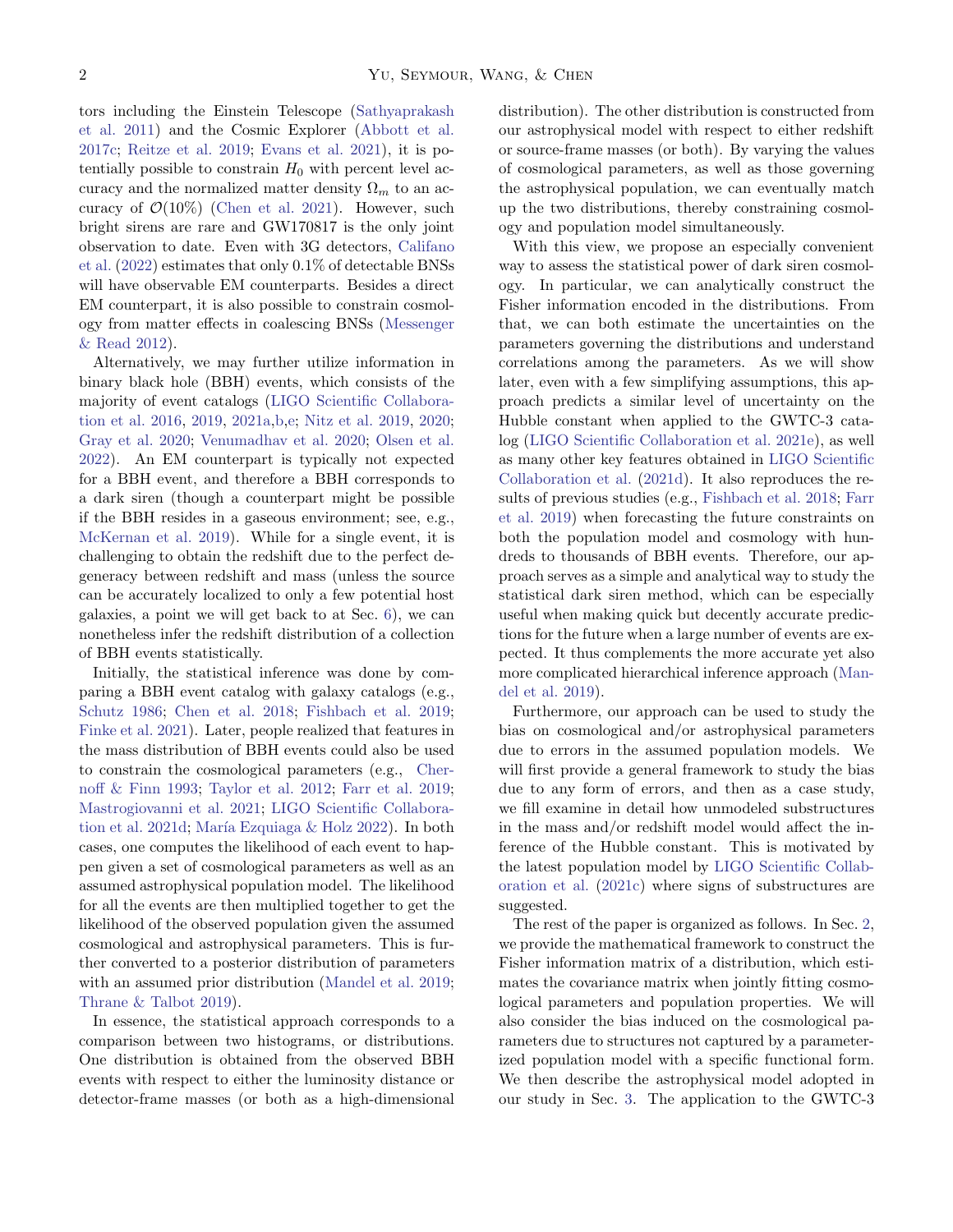catalog is presented in Sec. [4.](#page-5-0) To further validate our method, we also present the reproduction of previous studies' results using our method in App. [A.](#page-11-4) In Sec. [5,](#page-7-0) we consider the bias on cosmological inference induced by unmodeled substructures in both the mass distribution and merger rate function, and we set requirements on the accuracy of the population in order for the bias to be below the statistical error. Lastly, we conclude and discuss in Sec. [6.](#page-9-0)

### 2. BASIC FRAMEWORK

<span id="page-2-0"></span>We demonstrate in this work that in essence, the statistical dark siren approach corresponds to a comparison between a measured distribution of GW events and the one we construct based on our knowledge (or assumption) of the cosmology and the astrophysical source population.

Examples are illustrated in Figs. [1](#page-2-1) and [2.](#page-3-0) Here the y-axis is the normalized detection probability density of GW events (the parameters are consistent with those inferred from GWTC-3; Sec. [4\)](#page-5-0). The x-axis can be the redshift z or the mass of the primary (either the detectorframe one  $m_1^{(d)}$  or the source-frame one  $m_1$ ). While for illustration purpose we focus on marginalized onedimensional distributions, the analysis in this section can be straightforwardly extended to high-dimensional distributions as well.

Without loss of generality, we can construct a histogram of observed BBHs events with respect to a general coordinate  $x$  (which can be the redshift  $z$ , the mass of the primary black hole  $m_1$ , or other quantities). The expected number of observations in the i'th bin at  $[x_i, x_i + \Delta x]$  can be written as  $r_i(\boldsymbol{\theta}^C, \boldsymbol{\theta}^A) \Delta x$ , where r is the event density. We use  $\boldsymbol{\theta}^C = (H_0, \Omega_m, ...)$  to denote the cosmological parameters and  $\boldsymbol{\theta}^A$  the other astrophysical parameters. The number of observations in the *i*'th bin,  $n_i$ , follows a Poisson distribution <sup>[1](#page-2-2)</sup>

$$
p\left[n_i|r_i(\boldsymbol{\theta}^C,\boldsymbol{\theta}^A)\right] = \frac{(r_i \Delta x)^{n_i} \exp(-r_i \Delta x)}{n_i!}.
$$
 (1)

<span id="page-2-2"></span> $<sup>1</sup>$  Here for simplicity, we ignore the inference uncertainty of each in-</sup> dividual event's parameters (e.g., redshift and mass, etc.). As we will see in later sections, the results we obtain under this simplification is decently accurate. The uncertainty on individual event's parameters smears out fine details but keeps the broad, coarsegrained features in the population distribution. Current analysis focuses on the coarse-grained part (see, e.g., [LIGO Scientific Col](#page-13-24)[laboration et al.](#page-13-24) [2021d\)](#page-13-24), though for high-precision cosmology, it would be critical to also capture substructures in the model (see later in Sec. [5\)](#page-7-0). A more general treatment incorporating the uncertainty (and potentially systematic bias) on individual events is deferred to a future study.



<span id="page-2-1"></span>Figure 1. Top: expected number of detection as a function of the redshift z at different values of  $h \equiv$  $H_0/(100 \text{ km/s/Mpc})$ . From GW events, we can construct such an distribution as a function of  $D<sub>L</sub>$  first and then convert it to a function of z based on assumed cosmological parameters. Meanwhile, our astrophysical knowledge allows us to construct an expected distribution as a function of z from, e.g., galaxy catalogs. By comparing the two histograms, we can then constrain the value of cosmological parameters. Bottom: the distribution is also affected by astrophysical models (e.g., the location of a peak in the BBH's mass distribution  $\mu_g$ ; see Sec. [3\)](#page-4-0) which could mimic the effect of changing cosmological model. This indicates the significance of jointly analyzing astrophysical and cosmological parameters.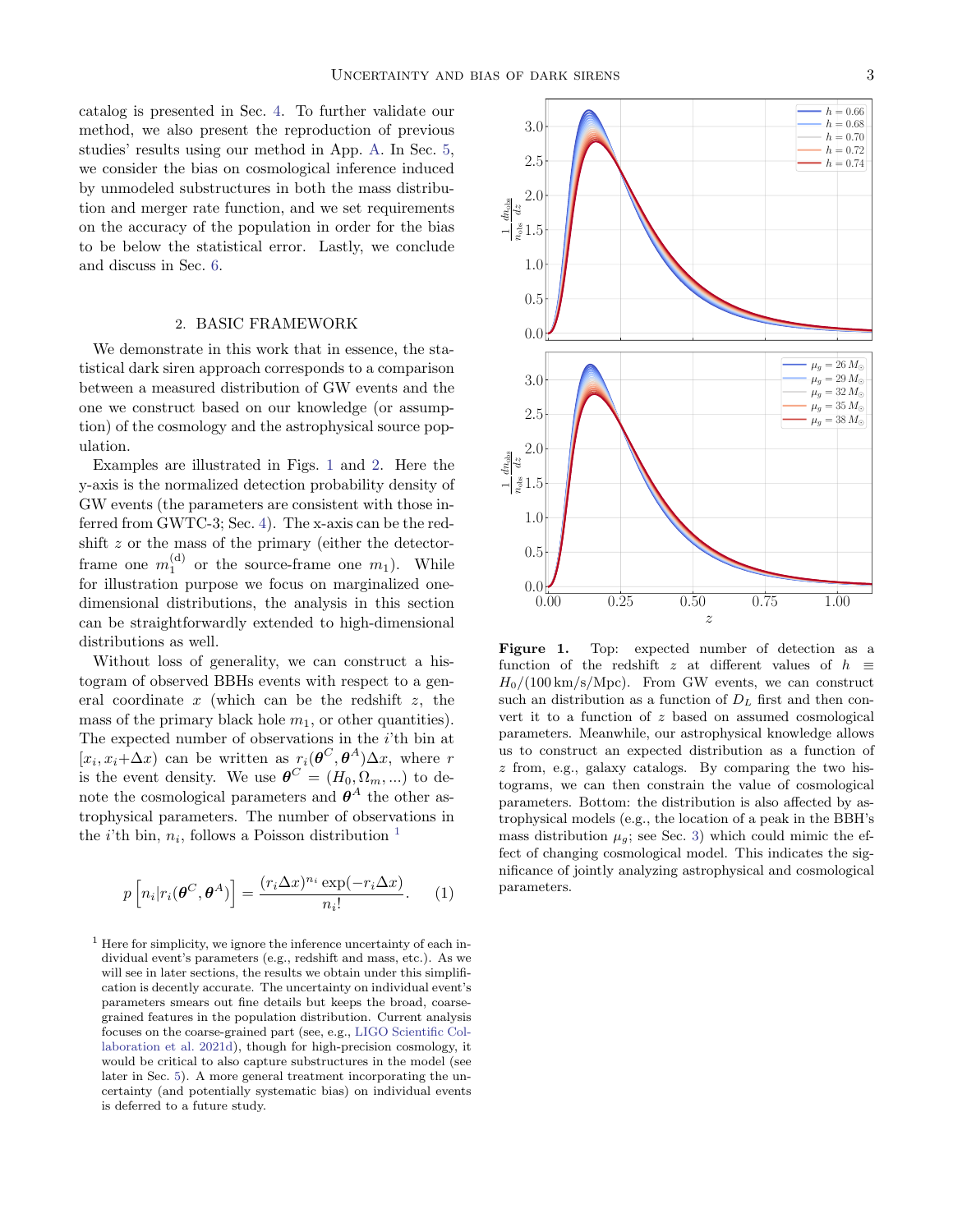

<span id="page-3-0"></span>Figure 2. Similar to Fig. [1](#page-2-1) but now we plot the distribution as a function of the detector-frame mass of the primary BH,  $m_1^d$  $m_1^d$  $m_1^d$ . Combining it with Fig. 1 can thus be used to break the degeneracy between astrophysical and cosmological parameters.

The Fisher information of  $\boldsymbol{\theta} = (\boldsymbol{\theta}^C, \boldsymbol{\theta}^A)$  at a given bin  $i$  is given by

$$
I_{i,ab} = \sum_{n_i=0}^{\infty} p[n_i|r_i(\boldsymbol{\theta})] \left[ \frac{\partial \log p(n_i|r_i)}{\partial r_i} \right]^2 \left[ \frac{\partial r_i(\boldsymbol{\theta})}{\partial \theta_a} \right] \left[ \frac{\partial r_i(\boldsymbol{\theta})}{\partial \theta_b} \right]
$$
  
\n
$$
= \left[ \frac{\partial r_i(\boldsymbol{\theta})}{\partial \theta_a} \right] \left[ \frac{\partial r_i(\boldsymbol{\theta})}{\partial \theta_b} \right] \sum_{n_i=0}^{\infty} p[n_i|r_i(\boldsymbol{\theta})] \left[ \frac{\partial \log p(n_i|r_i)}{\partial r_i} \right]^2
$$
  
\n
$$
= \frac{\Delta x}{r_i} \left[ \frac{\partial r_i(\boldsymbol{\theta})}{\partial \theta_a} \right] \left[ \frac{\partial r_i(\boldsymbol{\theta})}{\partial \theta_b} \right],
$$
  
\n
$$
= r_i \left[ \frac{\partial \log r_i(\boldsymbol{\theta})}{\partial \theta_a} \right] \left[ \frac{\partial \log r_i(\boldsymbol{\theta})}{\partial \theta_b} \right] \Delta x,
$$
 (2)

where we have used the subscripts  $a, b$  to denote the  $(a, b)$ 'th element in the Fisher information matrix and the derivatives are evaluated at the true values of  $\theta$  (or in practice, our best estimation of  $\theta$ ). Summing over all the bins and convert the discrete sum into an integral over  $dx$ , we thus arrive at the Fisher information matrix

<span id="page-3-1"></span>
$$
I_{ab}(\boldsymbol{\theta}) = \int r(x|\boldsymbol{\theta}) \left[ \frac{\partial \log r(x|\boldsymbol{\theta})}{\partial \theta_a} \right] \left[ \frac{\partial \log r(x|\boldsymbol{\theta})}{\partial \theta_b} \right] dx.
$$
\n(3)

From the distribution, the covariance matrix of  $\theta$ ,  $Cov(\theta)$ , can be estimated by the Cramér-Rao bound as

$$
\mathbf{Cov}(\boldsymbol{\theta}) = \left[\boldsymbol{I}(\boldsymbol{\theta})\right]^{-1}.
$$
 (4)

For future convenience, we also define  $I^C$  where the differentiation in Eq. [\(3\)](#page-3-1) is done only with respect to  $\boldsymbol{\theta}^C$ , or  $\theta_{a,b} \in \left\{\boldsymbol{\theta}^C\right\}$ . Effectively,  $\boldsymbol{I}^C$  corresponds to the case where we have perfect knowledge on the astrophysical event rate, while  $\boldsymbol{I}$  considers further the covariance between astrophysical population models and cosmological parameters.

Note that in the analysis above, we have assumed that the astrophysical model has the correct functional form and only has unknown parameter values. It might also be possible that the astrophysical model is formally inaccurate (e.g., due to substructures in the model and/or evolution in the population). In this case, the estimation of cosmological parameters can be systematically biased.

To calculate the bias, we suppose the true rate (denoted by a superscript " $t$ ") in the *i*'th bin can be written as

$$
r_i^t = r_i \left( \boldsymbol{\theta}^C, \boldsymbol{\theta}^A \right) + \Delta r_i \tag{5}
$$

We can expand the log-likelihood around the true  $\boldsymbol{\theta}^C$ and  $\Delta r_i = 0$  (the expansion around  $\boldsymbol{\theta}^A$  can be straightforwardly included; yet the covariance between  $\boldsymbol{\theta}^A$  and  $\boldsymbol{\theta}^C$  has been accounted for the Fisher matrix in Eq. [\(3\)](#page-3-1) and therefore we ignore it here),

$$
\Delta \log p = \frac{\partial^2 \log p}{\partial \theta_a^C \partial \theta_b^C} \Delta \theta_a^C \Delta \theta_b^C + \frac{\partial^2 \log p}{\partial \theta_a^C \partial r_i^t} \Delta \theta_a^C \Delta r_i + \frac{\partial^2 \log p}{\partial (r_i^t)^2} \Delta r_i^2,
$$
\n(6)

where the first derivative vanishes because at true values the probability is maximized.

The bias in the cosmological parameter induced by  $\Delta r_i$  is then given by setting

$$
0 = \frac{\Delta \log p}{\Delta \theta_a^C},\tag{7}
$$

or

,

,

$$
\frac{\partial^2 \log p}{\partial \theta_a^C \partial \theta_b^C} \Delta \theta_b^C = -\frac{\partial^2 \log p}{\partial \theta_a^C \partial r_i^t} \Delta r_i \tag{8}
$$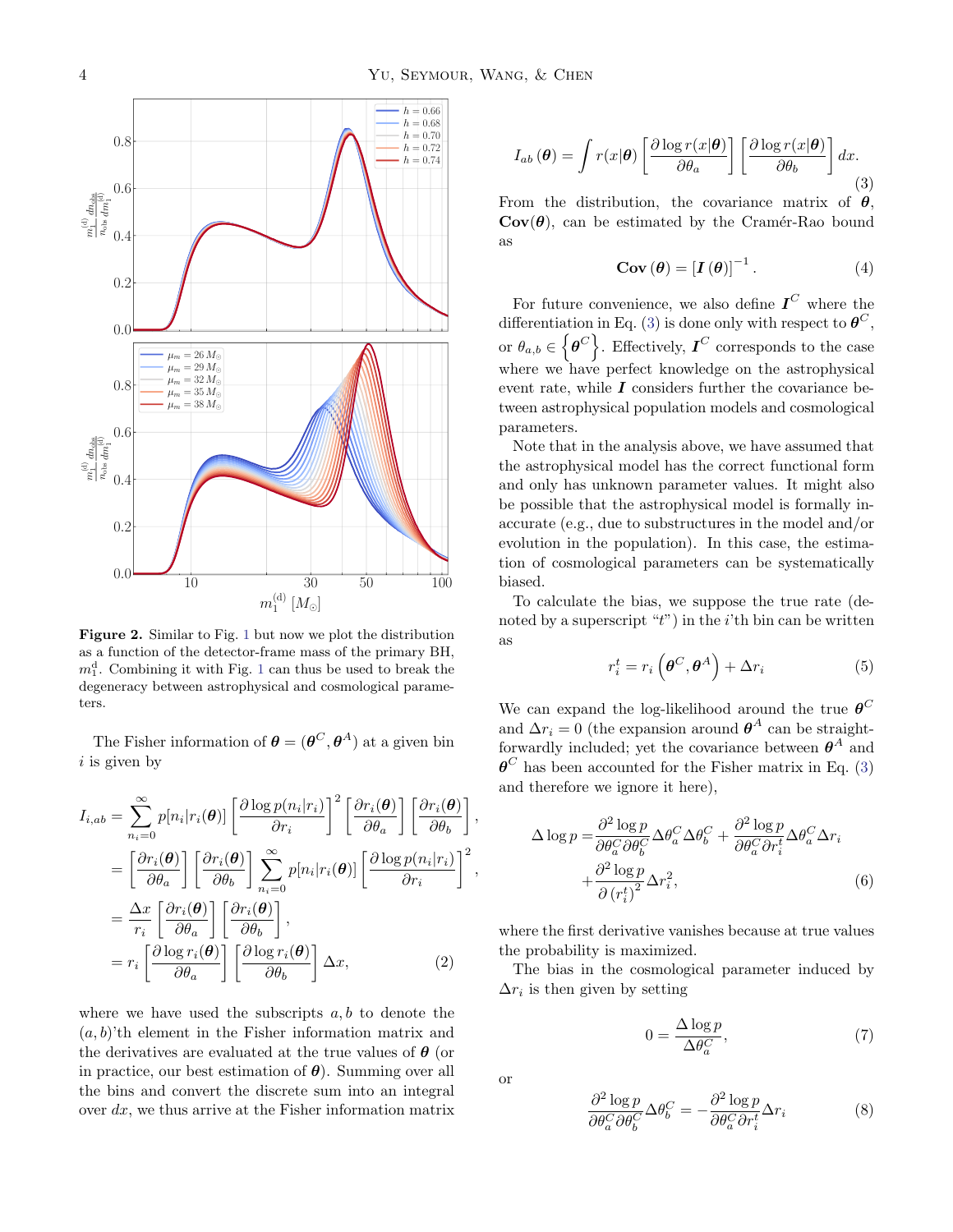Computing the expectation with respect to  $n_i$  at each bin and then summing over bins, we arrive at

$$
\Delta \theta_b^C \sum_i \sum_{n_i} p(n_i | \boldsymbol{\theta}) \frac{\partial^2 \log p}{\partial \theta_a^C \partial \theta_b^C}
$$

$$
= -\sum_i \Delta r_i \sum_{n_i} p(n_i | \boldsymbol{\theta}) \frac{\partial^2 \log p}{\partial \theta_a^C \partial r_i^t}.
$$
(9)

If we further notice

$$
\sum_{n_i} p(n_i|\boldsymbol{\theta}) \frac{\partial^2 \log p}{\partial \theta_a \theta_b} = -\sum_{n_i} p(n_i|\boldsymbol{\theta}) \frac{\partial \log p}{\partial \theta_a} \frac{\partial \log p}{\partial \theta_b}, \tag{10}
$$

we arrive at

<span id="page-4-1"></span>
$$
\Delta \boldsymbol{\theta}^C = -\left[\boldsymbol{I}^C\right]^{-1} \int \left[\frac{\partial \log r(x|\boldsymbol{\theta})}{\partial \boldsymbol{\theta}^C}\right] \Delta r(x) dx. \tag{11}
$$

We can thus use Eq.  $(11)$  to study how an error in the astrophysical rate model,  $\Delta r(x)$ , propagates to the cosmological parameters,  $\boldsymbol{\theta}^C$ . Note that while we focus on  $\Delta\boldsymbol{\theta}^C$  in this study, our framework can also be straightforwardly extended to study the bias on astrophysical parameters.

# <span id="page-4-0"></span>3. COMBINED ASTROPHYSICAL AND COSMOLOGICAL MODEL

In this section, we derive the expected event rate  $r(m_1, m_2, z|\theta)$  which can then be used to construct the Fisher information [Eq. [\(3\)](#page-3-1)] and/or estimate the bias on  $\pmb{\theta}^C$  [Eq. [\(11\)](#page-4-1)].

Suppose the intrinsic distribution of GW events is [\(Fishbach et al.](#page-12-7) [2018;](#page-12-7) [LIGO Scientific Collaboration](#page-13-24) [et al.](#page-13-24) [2021d\)](#page-13-24)

$$
\frac{dn}{dm_1dm_2dz}(m_1, m_2, z|\boldsymbol{\theta}) = R p(m_1, m_2, z|\boldsymbol{\theta}), \quad (12)
$$

where  $R$  is total number of BBHs and we normalize the probabilities such that

$$
\int dm_1 dm_2 dz \ p(m_1, m_2, z | \boldsymbol{\theta}) = 1.
$$
 (13)

The expectation of the observed event density is

$$
r(m_1, m_2, z | \boldsymbol{\theta}) = \frac{dn_{\text{obs}}}{dm_1 dm_2 dz} (m_1, m_2, z | \boldsymbol{\theta})
$$

$$
= R P_{\text{det}}[m_1, m_2, D_L(z | \boldsymbol{\theta}^C)] p(m_1, m_2, z | \boldsymbol{\theta}), \qquad (14)
$$

where  $D_L$  is the luminosity distance and  $P_{\text{det}} \in [0,1]$ is the fraction of GW events with  $(m_1, m_2, z)$  that are detectable.

The above expression is generic. To proceed, we further make simplifying assumptions following [Fishbach](#page-12-7)

[et al.](#page-12-7) [\(2018\)](#page-12-7) and consistent with [LIGO Scientific Col](#page-13-24)[laboration et al.](#page-13-24) [\(2021d\)](#page-13-24). In particular, we assume

$$
p(m_1, m_2, z | \boldsymbol{\theta}) = p(m_1, m_2 | \boldsymbol{\theta}^A) p(z | \boldsymbol{\theta}^A, \boldsymbol{\theta}^C), \qquad (15)
$$

where  $p(m_1, m_2 | \boldsymbol{\theta}^A)$  describes the mass distribution and we assume that it is independent of the redshift. The redshift distribution is then captured by  $p(z|\theta^A, \theta^C)$ . We separately normalize the two distributions as  $\int p(m_1, m_2 | \boldsymbol{\theta}^A) dm_1 dm_2 = 1$  and  $\int p(z | \boldsymbol{\theta}^A, \boldsymbol{\theta}^C) dz = 1$ .

For the rest of our study, we will focus on the case where  $p(m_1, m_2|\boldsymbol{\theta}^A)$  is described by the Power Law + Peak model [\(Talbot & Thrane](#page-14-6) [2018;](#page-14-6) [LIGO Scientific](#page-13-28) [Collaboration & Virgo Collaboration](#page-13-28) [2021\)](#page-13-28) and we use the same notation as used in [LIGO Scientific Collabora](#page-13-24)[tion et al.](#page-13-24) [\(2021d\)](#page-13-24). In this case, the distribution of the mass of the primary BH,  $m_1$ , (with  $m_1 \geq m_2$ ) contains two components: a truncated power-law component defined between  $(M_{\min}, M_{\max})$  with  $p(m_1) \propto m_1^{-\alpha}$ , and a Gaussian peak centered at  $\mu_g$  and with a width of  $\sigma_g$ . The overall height of the Gaussian peak is governed by a parameter  $\lambda_a$ . For a given  $m_1$ , the secondary mass then follows a truncated power-law between  $(M_{\min},m_1)$ with a slope  $p(m_2) \propto m_2^{\beta}$ . Additionally, we smooth the lower end of both  $m_1$  and  $m_2$  with a sigmoid function defined in eq. (B7) in [LIGO Scientific Collaboration](#page-13-27) [et al.](#page-13-27) [\(2021c\)](#page-13-27) and with a parameter  $\delta_m$ .

For the redshift model, we further write

<span id="page-4-4"></span>
$$
p(z|\boldsymbol{\theta}^A, \boldsymbol{\theta}^C) \propto \frac{dV_c}{dz} \left( z|\boldsymbol{\theta}^C \right) \frac{\psi(z|\boldsymbol{\theta}^A)}{1+z},\qquad(16)
$$

where  $V_c(z|\boldsymbol{\theta}^C)$  is the comoving volume and the  $1/(1 +$ z) term converts from detector-frame to source-frame time. A general parameterization of the  $\psi(z)$  piece can be written as [\(Madau & Dickinson](#page-13-29) [2014\)](#page-13-29)

$$
\psi(z) = \left[1 + (1 + z_p)^{-\gamma - k}\right] \frac{(1+z)^{\gamma}}{1 + \left[(1+z)/(1+z_p)\right]^{\gamma + k}},\tag{17}
$$

where  $\gamma$  and k respectively describe the low- and highredshift power-law slopes and  $z_p$  corresponds to a peak in  $\psi(z)$ . For GWTC-3 where most events are detected at low redshifts,  $\psi(z)$  simplifies to (see, e.g., [Fishbach](#page-12-7) [et al.](#page-12-7) [2018\)](#page-12-7)

<span id="page-4-2"></span>
$$
\psi(z) = (1+z)^{\gamma}.
$$
\n(18)

<span id="page-4-3"></span>We will adopt Eq. [\(18\)](#page-4-2) for our analysis and drop  $(z_p, k)$ . Under the model described above, there are 9 astrophysical parameters  $\boldsymbol{\theta}^A$  $(M_{\min}, M_{\max}, \delta_m, \alpha, \beta, \lambda_g, \mu_g, \sigma_g, \gamma)^{\mathrm{T}}$ . For the cosmological part, we assumed a flat universe described by  $\boldsymbol{\theta}^C = (H_0, \Omega_m)^{\mathrm{T}}$  with  $H_0$  the Hubble constant and  $\Omega_m$  the mass density normalized by the critical density. For future convenience, we will define  $h = H_0/(100 \,\mathrm{km\,s^{-1}\,Mpc^{-1}}).$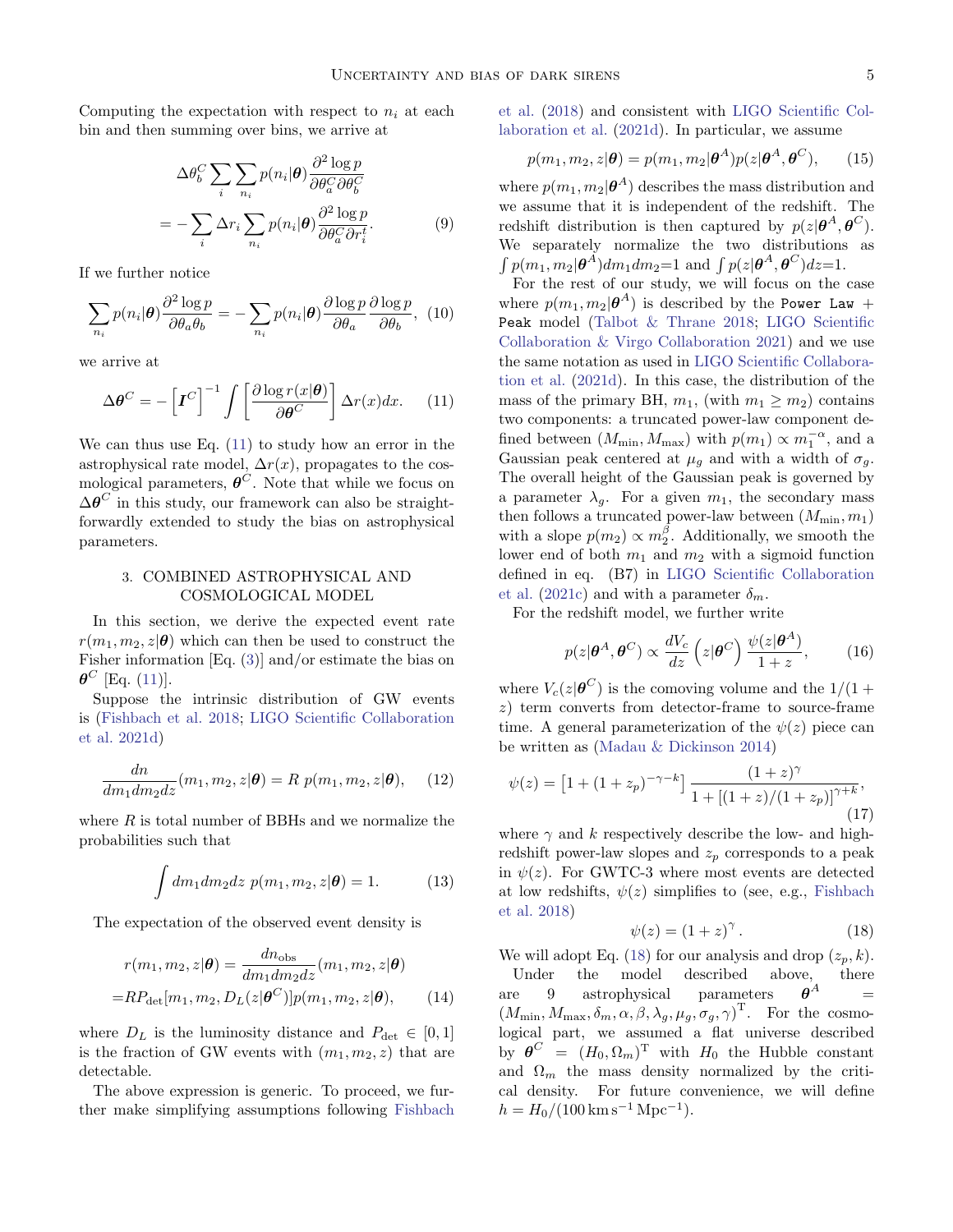To estimate  $P_{\text{det}}$ , we follow [Fishbach et al.](#page-12-7) [\(2018\)](#page-12-7) and approximate the observed signal-to-noise ratio (SNR) of an event as

<span id="page-5-3"></span>
$$
\rho[m_1, m_2, D_L(z|\boldsymbol{\theta}^C)] = \rho_0 \Theta,
$$
\n(19)

where  $\rho_0$  is a characteristic SNR of the source and  $\Theta$ accounts for the change in the SNR due to angular projection, with

$$
\log \Theta \sim \mathcal{N}\left(0, \sigma_{\log \Theta}^{2}\right),\tag{20}
$$

$$
\sigma_{\log\Theta}^2 = \frac{\sigma_{\log\Theta,0}^2}{1 + \rho_0/\rho_{\text{th}}}
$$
\n(21)

where  $\sigma_{\log\Theta,0}^2$  and  $\rho_{\text{th}}$  are further parameters controlling the shape of Θ.

Suppose sources with  $\rho > \rho_{\text{th}}$  are detectable, we have

$$
P_{\text{det}} = \int_{\log \Theta_{\text{th}}}^{\infty} p(\log \Theta) d \log \Theta
$$

$$
= \frac{1}{2} \text{Erfc} \left( \frac{\log \Theta_{\text{th}}}{\sqrt{2} \sigma_{\log \Theta}} \right). \tag{22}
$$

where  $\Theta_{\text{th}} = \rho_{\text{th}}/\rho_0$  and Erfc is the complementary error function.

## 4. APPLICATIONS TO GWTC-3

<span id="page-5-0"></span>In this section, we apply our method to GWTC-3 [\(LIGO Scientific Collaboration et al.](#page-13-16) [2021e\)](#page-13-16) and estimate the uncertainties on  $(\boldsymbol{\theta}^A, \boldsymbol{\theta}^C)$  when jointly fitting the astrophysical population distribution and cosmology together. Despite the simplicity of our method, it successfully captures many qualitative features and gives accurate predictions on different parameters' uncertainties as reported in [LIGO Scientific Collaboration et al.](#page-13-24) [\(2021d\)](#page-13-24). Further validation of our method can be found in Appx. [A](#page-11-4) where we also apply our method to reproduce results in [Fishbach et al.](#page-12-7) [\(2018\)](#page-12-7); [Farr et al.](#page-12-6) [\(2019\)](#page-12-6)

Note that to evaluate the Fisher information matrix (Eq. [\(3\)](#page-3-1)), we need to take derivatives around the "true" model parameters. These values are mostly approximated by the ones inferred in [LIGO Scientific Collabo](#page-13-24)[ration et al.](#page-13-24) [\(2021d\)](#page-13-24) and we summarize them in Table [1.](#page-6-0) Figs. [1](#page-2-1) and [2](#page-3-0) are also generated with the same set of parameters (except for the one listed in the legend). Note that we slightly modified the values of  $M_{\text{min}} = 6.5 M_{\odot}$ and  $\delta_m = 2.5 M_{\odot}$  $\delta_m = 2.5 M_{\odot}$  $\delta_m = 2.5 M_{\odot}$  to make our Fig. 2 more similar to fig. 1 in [LIGO Scientific Collaboration et al.](#page-13-24) [\(2021d\)](#page-13-24).[2](#page-5-1) The overall scale  $R$  is set so that the total number of BBH detection is  $n_{\text{obs}} = \int r(m_1, m_2, z | \boldsymbol{\theta}) dm_1 dm_2 dz = 40$ , consistent with the number of BBH events used in [LIGO](#page-13-24) [Scientific Collaboration et al.](#page-13-24) [\(2021d\)](#page-13-24).

To approximate  $P_{\text{det}}$ , we compute the characteristic  $\rho_0$  using a single detector with LIGO Hanford's sensitivity in the third observing run [\(Buikema et al.](#page-11-5) [2020\)](#page-11-5) for each  $[m_1, m_2, D_L(z|\boldsymbol{\theta}^C)]$ . The waveform is generated with the IMRPhenomD approximation [\(Khan et al.](#page-13-30) [2016;](#page-13-30) the waveform is computed using PYCBC [Nitz et al.](#page-13-31) [2022\)](#page-13-31) and the source is placed at an effective distance of 2.3 $D_L$  [\(Allen et al.](#page-11-6) [2012\)](#page-11-6). We further use  $\rho_{\text{th}} = 8$  and  $\sigma_{\log \Theta,0}^2 = 0.25$  when computing Eq. [\(22\)](#page-5-2).

# <span id="page-5-4"></span>4.1. Using redshift distribution while holding population model fixed

<span id="page-5-2"></span>Firstly, we consider the case where we constrain the cosmological parameters using the redshift distribution of BBH events while treating the underlying astrophysical population as known and fixed. An astrophysical expectation can be constructed using the coarse-grained distribution of galaxies. Indeed, when each BBH event is localized with limited accuracy and thousands of galaxies or more lie within the uncertainty volume, a galaxy catalog mainly serves as an estimation of the overall, smoothed shape of  $\psi(z)$ , which we model as a simple power law as in Eq. [\(18\)](#page-4-2). In this case, cosmological parameters are constrained by requesting consistency between the distribution of observed BBH events and our astrophysical expectation, as demonstrated in the upper panel of Fig. [1.](#page-2-1) (We will return to this later in Sec. [6](#page-9-0) to discuss how an improved localization accuracy together with a complete galaxy catalog could help.)

In Fig. [3,](#page-6-1) we present the constraints on  $(h, \Omega_m)$  from the marginalized redshift distribution  $r(z|\boldsymbol{\theta}) = \int r(m_1, m_2, z|\boldsymbol{\theta}) dm_1 dm_2$  (cf. Fig. [1\)](#page-2-1). The result is obtained by inverting a  $3 \times 3$  Fisher matrix involving  $(h, \Omega_m, R)$  and treating  $\boldsymbol{\theta}^A$  as known (Eq. [\(3\)](#page-3-1) with  $x$  replaced by  $z$ ). Our approach predicts an uncertainty in  $h$  to be 0.11, nicely agreeing with the results shown in Fig. 9 in [LIGO Scientific Collaboration et al.](#page-13-24) [\(2021d\)](#page-13-24).  $\Omega_m$ , on the other hand, is not well constrained (in fact, its error is greater than its true value and thus it exceeds the capability of Fisher matrix) because of both the relatively small sample size  $(n_{\text{obs}} = 40)$  and the fact that most events are detected at low redshift with  $z < 0.5$ .

However, as pointed out in, e.g., [Mastrogiovanni et al.](#page-13-23) [\(2021\)](#page-13-23); [LIGO Scientific Collaboration et al.](#page-13-24) [\(2021d\)](#page-13-24), and illustrated in Fig. [1,](#page-2-1) the constraints on the cosmological parameters rely critically on the assumptions of the astrophysical model. We elaborate on this point fur-

.

<span id="page-5-1"></span><sup>2</sup> There are likely two peaks in the mass distribution as suggested in [LIGO Scientific Collaboration et al.](#page-13-27) [\(2021c\)](#page-13-27) and the lower one (around  $m_1 = 10 M_{\odot}$ ) is not captured by the Power Law + Peak model adopted by [LIGO Scientific Collaboration et al.](#page-13-24) [\(2021d\)](#page-13-24).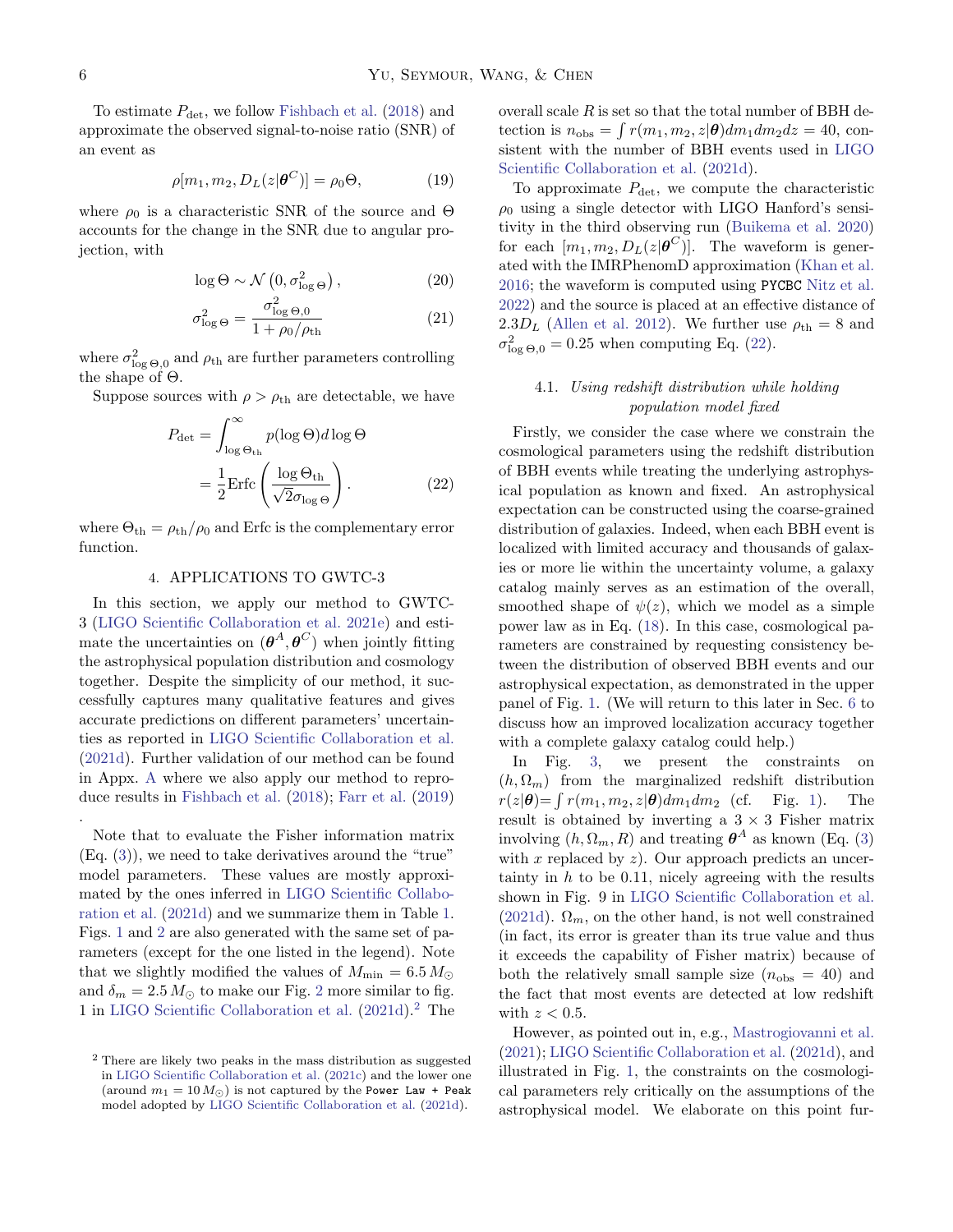

<span id="page-6-0"></span>**Table 1.** Values of  $(\theta^A, \theta^C)$  used in our study to construct the Fisher information matrix (Eq. [\(3\)](#page-3-1)) and estimate the bias due to  $\Delta r$  (Eq. [\(11\)](#page-4-1)).

<span id="page-6-1"></span>**Figure 3.** Uncertainties on cosmological parameters  $(h, \Omega_m)$ from the redshift histogram (cf. Fig. [1\)](#page-2-1) assuming we know exactly the astrophysical model. Throughout this work, we will use red crosses to denote the true values of the parameters (i.e., values at which we evaluate the Fisher information matrix). The error ellipses indicate the 68% credible intervals. We predict an uncertainty on  $h$  of  $\pm 0.11$ , which agrees well with the gray-dotted curve in fig. 9 in [LIGO Scien](#page-13-24)[tific Collaboration et al.](#page-13-24) [\(2021d\)](#page-13-24) obtained under the same assumptions.

ther in Fig. [4](#page-6-2) in the cyan error ellipses. We obtained these ellipses by inverting a  $3 \times 3$  Fisher matrix involving  $(h, \mu_q, R)$  in the top panel and one involving  $(h, \gamma, R)$ in the bottom panel. We notice strong anti-correlations between h and  $\mu_g$  and between h and  $\gamma$ , consistent with the results shown in [LIGO Scientific Collaboration et al.](#page-13-24) [\(2021d\)](#page-13-24). This demonstrates that with the redshift distribution of BBH events alone, measuring cosmological parameters can be challenging unless we have a highly precise knowledge of the intrinsic population model.

# 4.2. Jointly fitting astrophysical population model and cosmology

Fortunately, besides the redshift distribution itself, we also have information on other properties of BBH events such as the mass distribution. As demonstrated in Fig. [2,](#page-3-0) the partial degeneracy between h and  $\mu_q$ shown in redshift distribution (Fig. [1\)](#page-2-1) can be largely broken once we include the distribution of the detectorframe mass distribution of the primary,  $r[m_1^{(d)}|\boldsymbol{\theta}] =$  $\int [r(m_1, m_2, z)/(1 + z)] dm_2 dz.$ 



<span id="page-6-2"></span>Figure 4. Correlation between astrophysical and cosmological parameters by inverting a  $3 \times 3$  Fisher matrix including  $(h, \mu_g, R)$  (top panel) or  $(h, \gamma, R)$  (bottom panel). The cyan ellipses correspond to constraints from the redshift distribu-tion alone (cf. Fig. [1\)](#page-2-1). As  $\mu_g$  and/or  $\gamma$  decreases, h will increase to a greater value. It captures the key features shown in fig. 10 in [LIGO Scientific Collaboration et al.](#page-13-24) [\(2021d\)](#page-13-24). If one further incorporates the information from the mass distribution (orange ellipses; cf. Fig. [2\)](#page-3-0), the combined uncertainties can be reduced to the gray ellipses.

Similar to how we obtain the cyan ellipses in Fig. [4,](#page-6-2) we also construct Fisher matrices for  $(h, \mu_g, R)$  in the top panel (or  $(h, \gamma, R)$  in the bottom panel) from the  $m_1^{\text{(d)}}$  distribution. The results are shown in the orange ellipses. Since distributions of both z and  $m_1^{(d)}$  are available in a GW catalog, we can combine them together, leading to the gray ellipses in Fig. [4.](#page-6-2) This allows us to individually constrain h and  $\mu<sub>g</sub>$  to good accuracy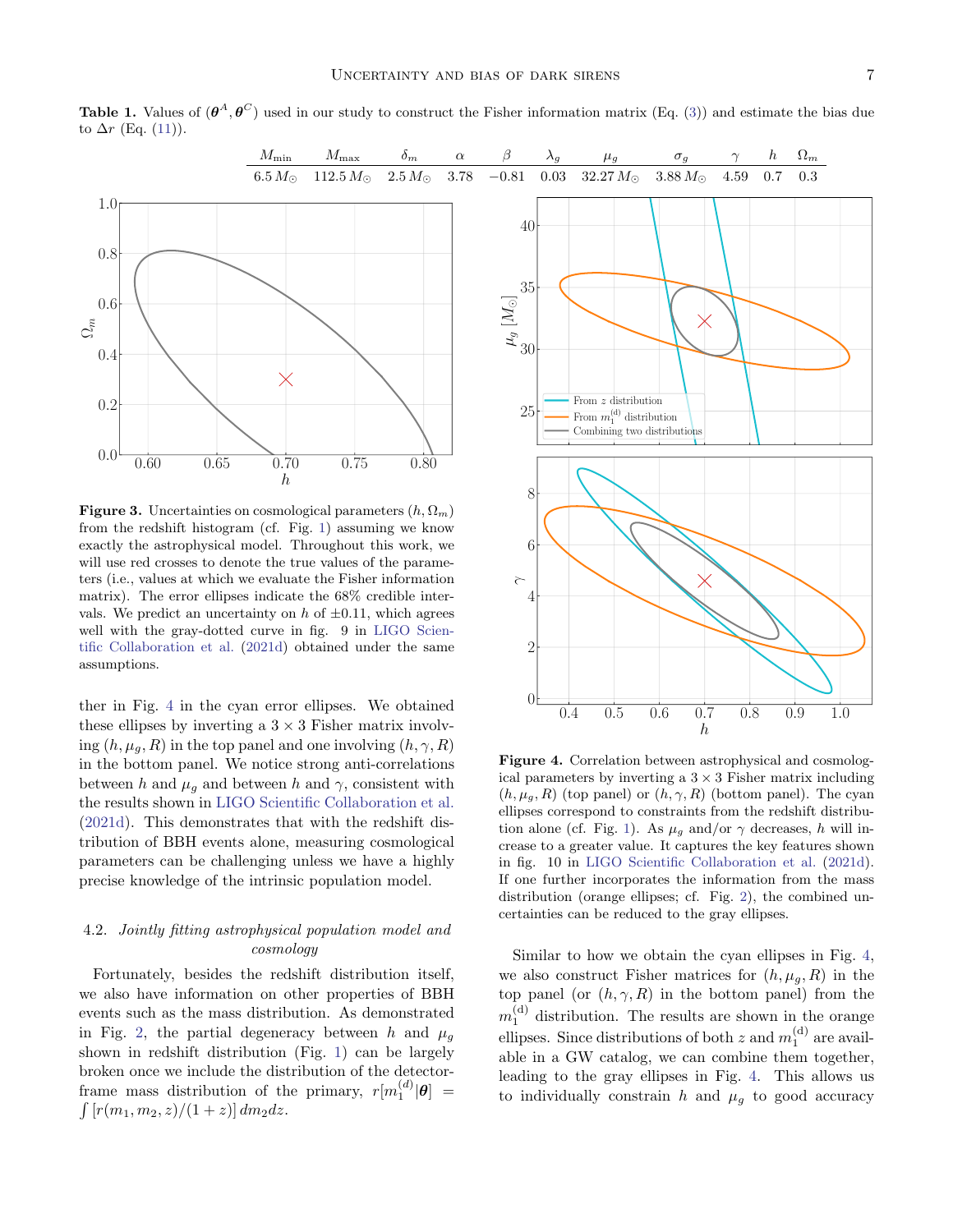(assuming other parameters in  $\theta$  are known), and the covariance between h and  $\gamma$  can also be significantly reduced.

Combining the Fisher information from the redshift and mass distributions together is largely similar to the hierarchical inference performed in [LIGO Scientific Col](#page-13-24)[laboration et al.](#page-13-24) [\(2021d\)](#page-13-24). To illustrate this point, we now invert the full Fisher matrix (note that in Fig. [4](#page-6-2) we considered only submatrices) and the results are shown in Fig. [5.](#page-8-0) More specifically, we construct two Fisher matrices using Eq.  $(3)$  with x respectively substituted by z and  $m_1^{(d)}$ . The two matrices are summed together and then inverted to give us the gray error ellipses.

Overall, our result shows nice agreement with the one reported in [LIGO Scientific Collaboration et al.](#page-13-24) [\(2021d\)](#page-13-24). In particular, the  $68\%$  credible interval for h is  $h = 0.70 \pm 0.29$  and it exhibits a strong anti-correlation with  $\gamma$  and  $M_{\text{max}}$  whose uncertainties are also consistent with fig. 5 in [LIGO Scientific Collaboration et al.](#page-13-24) [\(2021d\)](#page-13-24). Because we used a simple approximation of  $P_{\text{det}}$  [Eqs. [\(19\)](#page-5-3)-[\(22\)](#page-5-2)] and we ignored the statistical error on each individual event, we do not expect an exact reproduction of the results in [LIGO Scientific Collabo](#page-13-24)[ration et al.](#page-13-24) [\(2021d\)](#page-13-24). Due to our simplifying treatments,  $\mu_q$  is better constrained than in [LIGO Scientific Collab](#page-13-24)[oration et al.](#page-13-24)  $(2021d)$  and its correlation with h as well as with other parameters is lifted (see also Fig. [4](#page-6-2) and note the gray error ellipse in the upper panel is much smaller than the one in the bottom panel).

In fact, we can directly construct a Fisher matrix from a 3-dimensional (3D) distribution  $r(m_1, m_2, z|\theta)$ . This leads to the olive ellipses in Fig. [5.](#page-8-0) This contains more information and thus leads to tighter constraints on parameters compared to combining two marginalized distributions (gray ellipses). For GWTC-3 with only slightly more than 40 BBH events, however, we do not have a high "SNR" in the 3D histogram  $r(m_1, m_2, z|\boldsymbol{\theta})$ .<sup>[3](#page-7-1)</sup> Therefore, summing marginalized distribution in z and in  $m_1^{(d)}$  (gray ellipses) provides a better agreement of GWTC-3 results [\(LIGO Scien](#page-13-24)[tific Collaboration et al.](#page-13-24) [2021d\)](#page-13-24) than the 3D distribution (olive ellipses). Nonetheless, as the sample size increases, we would expect that the 3D distribution becomes a more accurate prediction (which we validate in Appendix [A](#page-11-4) by reproducing the results in [Fishbach](#page-12-7) [et al.](#page-12-7) [2018;](#page-12-7) [Farr et al.](#page-12-6) [2019\)](#page-12-6). Therefore, in addition to the  $1/\sqrt{n_{\text{obs}}}$  reduction in the uncertainties (as obviously seen in Eqs.  $(3)$  and  $(14)$ , we would expect the results reported in [LIGO Scientific Collaboration et al.](#page-13-24) [\(2021d\)](#page-13-24) to improve further from the gray ellipses to the olive ones as the SNR of each bin in the 3D distribution increases (with the expectation of the bin becomes greater than its Poissonian error; see Footnote [3\)](#page-7-1). This can be especially valuable for constraining  $M_{\text{max}}$  as changing it can significantly alter  $P_{\text{det}}$  at large redshift, a point we will illustrate further when discussing the bias on cosmological parameters.

# <span id="page-7-0"></span>5. BIAS INDUCED BY SUBSTRUCTURES IN THE POPULATION MODEL

Having discussed in the previous section the parameter estimation uncertainties when jointly fitting the cosmological and astrophysical models, we now consider the bias in the cosmological parameters (especially  $H_0$ ) induced by inaccuracies in our astrophysical model, which is naturally expected if our parameterized model is insufficient to capture all the details in the true population model. Indeed, we note that the specific functional form assumed in our study (the Power Law+ Peak model) is not significantly preferred over, e.g., a Broken Power Law model [\(LIGO Scientific Collaboration et al.](#page-13-24) [2021d\)](#page-13-24). More possibilities with different parametrizations are also considered in, e.g., [LIGO Scientific Collaboration](#page-13-27) [et al.](#page-13-27) [\(2021c\)](#page-13-27); [Roulet et al.](#page-13-32) [\(2021\)](#page-13-32). Furthermore, the mass distribution could contain more complicated features [\(Tiwari & Fairhurst](#page-14-7) [2021\)](#page-14-7) and/or be redshift dependent [\(Mukherjee](#page-13-33) [2021;](#page-13-33) [Mapelli et al.](#page-13-34) [2022;](#page-13-34) [van Son](#page-14-8) [et al.](#page-14-8) [2022;](#page-14-8) [Karathanasis et al.](#page-13-35) [2022\)](#page-13-35), introducing more features beyond what is captured by the model described in Sec. [3.](#page-4-0) Similarly, an error in the redshift model  $\psi(z)$ could also bias the inferred cosmology [\(You et al.](#page-14-9) [2021\)](#page-14-9). Suppose the true event density can be written as

 $r^t(m_1, m_2, z) = RP_{\text{det}}$  $\times [(1 - \Delta r_0)p(m_1, m_2, z|\theta) + \Delta r_0 p_{\text{err}}(m_1, m_2, z)],$ (23)

<span id="page-7-2"></span>and our parameterized model captures the  $r=R P_{\det} p(m_1, m_2, z | \theta)$  part. This leads to an error of

$$
\Delta r(m_1, m_2, z) = \Delta r_0 \left[ R P_{\text{det}} p_{\text{err}}(m_1, m_2, z) - r(m_1, m_2, z) \right],
$$
\n(24)

where  $p_{\text{err}}$  specifies the shape of the deviation and it is normalized to  $\int p_{\text{err}}(m_1, m_2, z) dm_1 dm_2 dz = 1$ , and

<span id="page-7-1"></span><sup>3</sup> Consider a discrete example. We would need at least 8 different bins to constrain  $(M_{\min}, M_{\max}, \delta_m, \alpha, \lambda_g, \mu_g, \sigma_g)$  in the histogram of  $m_1$  or  $m_1^{(d)}$ . For the secondary mass  $m_2$ , we would additionally need 2 more bins to determine the power-law slope  $β$ . The redshift distribution requires at least 3 bins to constrain  $(\gamma, h)$ . Thus a full 3D histogram would require more than 48 bins. This is greater than the sample size used by [LIGO Sci](#page-13-24)[entific Collaboration et al.](#page-13-24) [\(2021d\)](#page-13-24). Nonetheless, there will be enough events to populate the 3D histogram when aLIGO reaches its designed sensitivity and detects  $\mathcal{O}(1,000)$  events per year (as assumed in, e.g., [Farr et al.](#page-12-6) [2019\)](#page-12-6).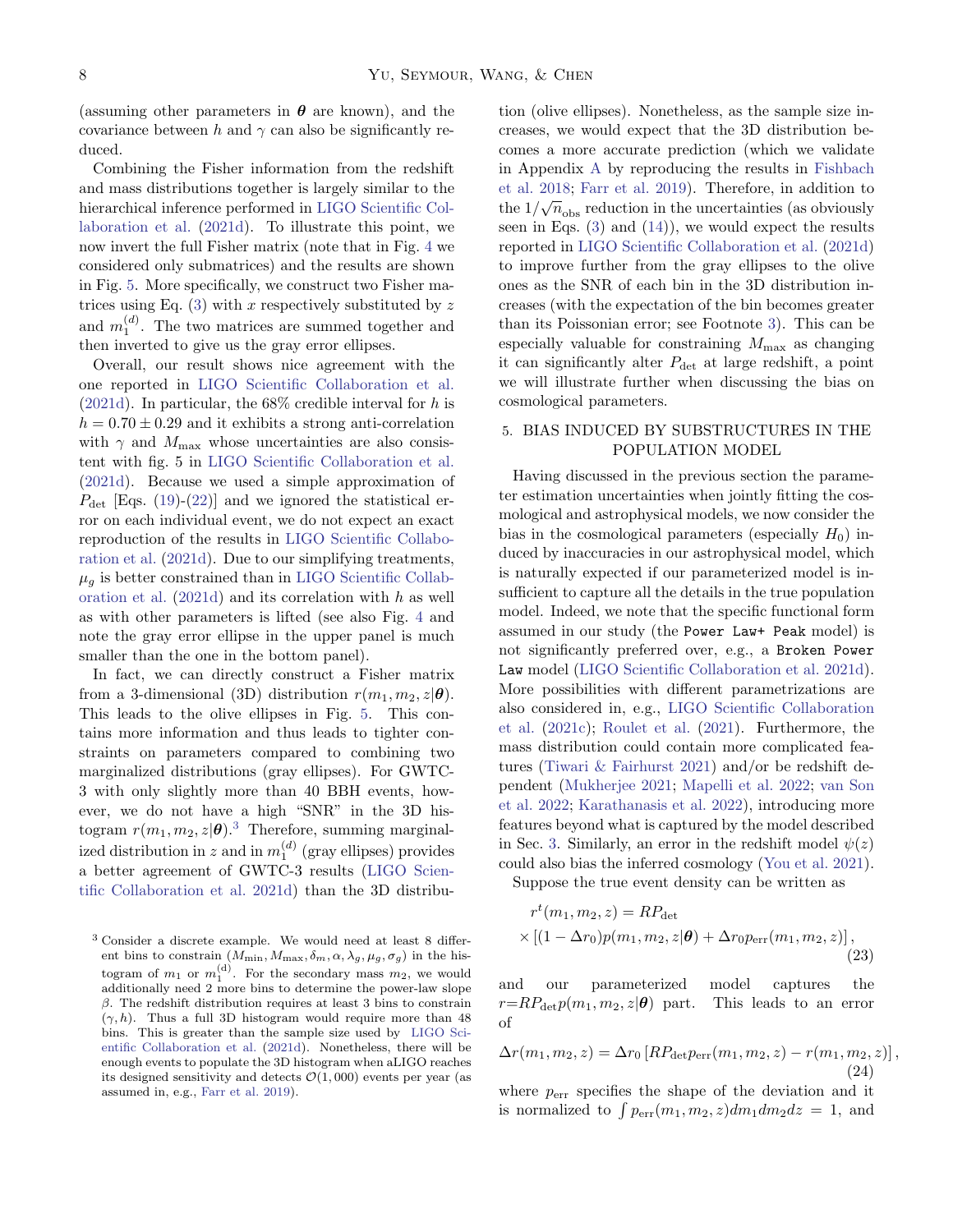

<span id="page-8-0"></span>Figure 5. Error ellipses for a sample of 40 BBH events similar to the GWTC3 catalog. The gray ellipses are obtained by summing the Fisher information from the marginalized redshift and primary mass distribution together, and the olive ones are from the 3D  $r(m_1, m_2, z)$  distribution.

 $\Delta r_0$  is an overall factor governing the magnitude of the deviation. We note further that the  $-r$  term only affects the overall number of GW events when plugged into Eq. [\(11\)](#page-4-1) and therefore can be absorbed by a rescaling of R; when  $\Delta r_0 > 0$ , it decreases the value of R. For the rest of the section we will focus on the effect induced by perr.

In particular, we focus on bias induced by unmodeled local substructures. For this, we write

$$
p_{\rm err}(m_1, m_2, z) = p_{\rm err}(m_1, m_2)p_{\rm err}(z), \qquad (25)
$$

with

$$
p_{\text{err}}(m_1, m_2) \propto \frac{1}{m_1 - M_{\text{min}}} \exp\left[\frac{-(m_1 - \mu_{m,\text{err}})^2}{2\sigma_{m,\text{err}}^2}\right],
$$
 (26)

<span id="page-8-2"></span>
$$
p_{\rm err}(z) \propto \frac{1}{1+z} \frac{dV_c}{dz} \exp\left[\frac{-(z-\mu_{z,\rm err})^2}{2\sigma_{z,\rm err}^2}\right],\tag{27}
$$

<span id="page-8-1"></span>where the location of the substructure is governed by  $\mu_{m,\text{err}}$  and  $\mu_{z,\text{err}}$  and width by  $\sigma_{m,\text{err}}$  and  $\sigma_{z,\text{err}}$ . In our study, we vary  $(\mu_{m,\text{err}}, \mu_{z,\text{err}})$  and fix  $\sigma_{m,\text{err}} = 1 M_{\odot}$  and  $\sigma_{z,err} = 0.025$ . As a brief aside, we note that the local error considered here can serve as the building block for considering more extended errors, as a generic  $\Delta r$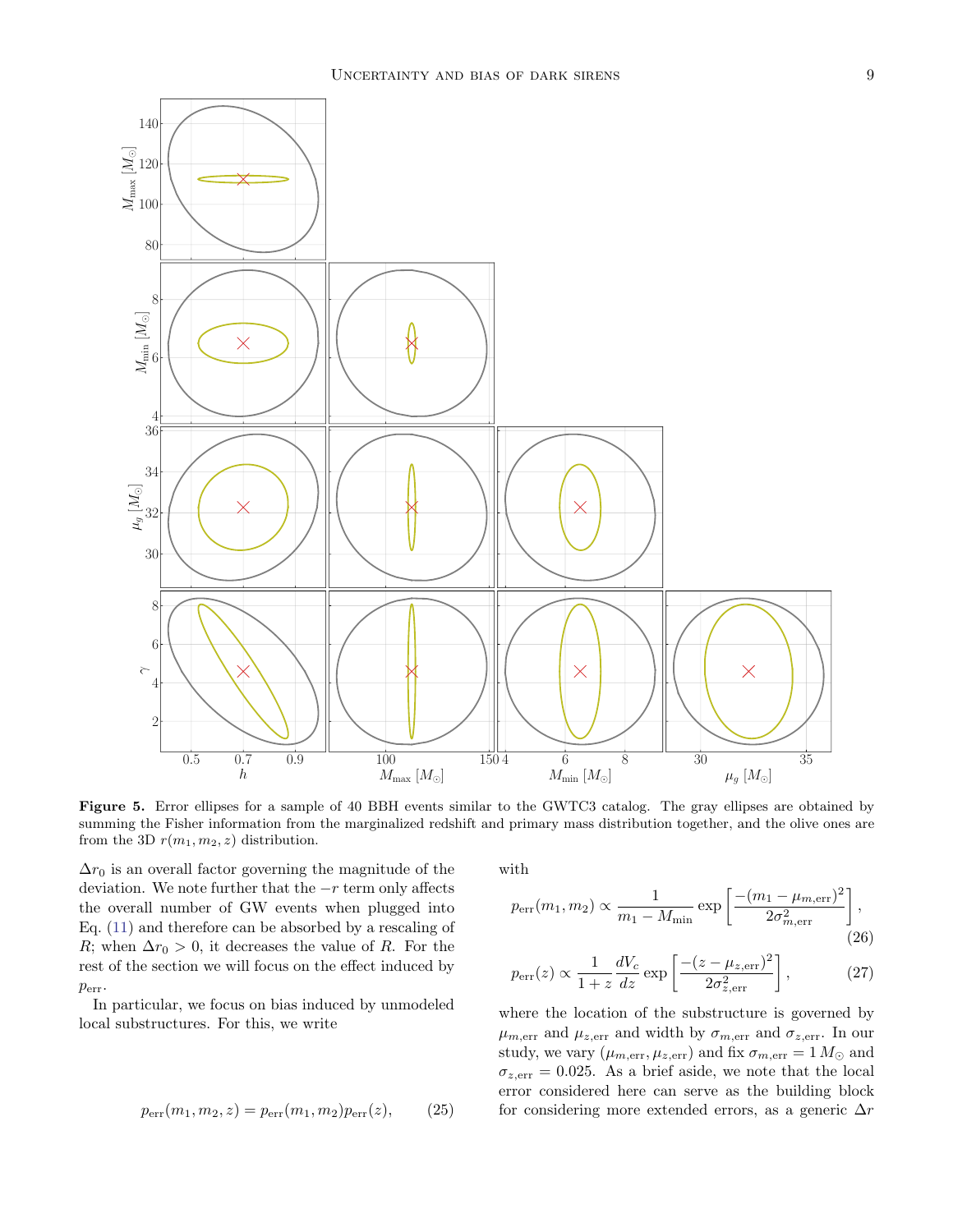can be viewed as the superposition of many such local substructures.

To set the overall factor  $\Delta r_0$ , we request

$$
\frac{\Delta r_0 \int P_{\text{det}} p_{\text{err}} dm_1 dm_2 dz}{\int P_{\text{det}} dm_1 dm_2 dz} = 0.01. \tag{28}
$$

In other words, we assume the unmodeled substructure contains 1% of the BBH events. Note that we choose  $\Delta r_0 > 0$  for the simplicity of our discussion,  $\Delta r_0$  can be either positive (a local peak) or negative (a local trough).

In this section, we follow [Fishbach et al.](#page-12-7) [\(2018\)](#page-12-7) and approximate  $P_{\text{det}}$  according to the aLIGO design sensitivity. In particular, we approximate the characteristic SNR as

<span id="page-9-1"></span>
$$
\rho_0 = 8 \left[ \frac{\mathcal{M}_c (1+z)}{10 \, M_\odot} \right]^{5/6} \left( \frac{1 \, \text{Gpc}}{D_L} \right),\tag{29}
$$

where  $\mathcal{M}_c = m_1^{3/5} m_2^{3/5} / (m_1 + m_2)^{1/5}$  is the chirp mass of the BBH. Following [Fishbach et al.](#page-12-7) [\(2018\)](#page-12-7), we further set  $\rho_{\text{th}} = 8$  and  $\sigma_{\log \Theta,0}^2 = 0.3$  in Eq. [\(21\)](#page-5-4).

We are now ready to evaluate the bias due to  $\Delta r$ (Eq. [\(24\)](#page-7-2)) on cosmological parameters according to Eq.  $(11)$ . Here we focus on the bias on h and we consider  $\boldsymbol{\theta}^C = (h, R)^{\mathrm{T}}$  in Eq. [\(11\)](#page-4-1). The result is shown in Fig. [6.](#page-10-0)

Firstly, we note that the bias is independent of  $n_{\text{obs}}$ . This is because in Eq. [\(11\)](#page-4-1) we have  $\left[I^C\right]^{-1} \propto n_{\text{obs}}^{-1}$ whereas  $\Delta r \propto n_{\rm obs}$ . This is in contrast to the statistical uncertainty discussed in Sec. [4](#page-5-0) which reduces as  $n_{\text{obs}}^{-1/2}$ . Therefore, while we expect a significant reduction in the statistical uncertainty as current detects become increasingly more sensitive, and as the 3G GW detectors like Cosmic Explorer [\(Reitze et al.](#page-13-10) [2019\)](#page-13-10) and Einstein Telescope [\(Sathyaprakash et al.](#page-13-9) [2011\)](#page-13-9) come online in 2030s, the systematic bias would persist unless we incorporate more sophisticated models. In particular, we would expect to detect 15,000 BBH events every month with 3G detector [\(Vitale et al.](#page-14-10) [2019\)](#page-14-10). This means we would reduce the statistical error on  $h$  to sub-percent level within a month of observation according to Fig. [5.](#page-8-0) This is below the bias shown in Fig. [6](#page-10-0) and therefore the dark siren cosmology would be limited by uncertainties in our astrophysical population model.

We further note that for large  $\mu_{m,\text{err}}$  and small  $\mu_{z,\text{err}}$ (the bottom-right part of Fig. [6\)](#page-10-0), the bias is nearly a constant. The bias then gradually decreases and then becomes negative as  $\mu_{m,\text{err}}$  decreases and the  $\mu_{z,\text{err}}$  increases, or as we go to the top left part of Fig. [6.](#page-10-0) The transition is characterized by the line of  $\rho_0 = 8$ (the brown-dotted line in Fig. [6\)](#page-10-0), where we have used  $m_1 = m_2 = \mu_{m,\text{err}}$  to evaluate  $\mathcal{M}_c$  and  $\mu_{z,\text{err}}$  to evaluate  $D_L$  in Eq. [\(29\)](#page-9-1).

These features can be understood as the following. Because we assume  $p_{err}$  is caused by local substructures and model it as a multivariate Gaussian in  $m_1$  and z (and uniform in  $m_2$ ), from Eq. [\(11\)](#page-4-1) the bias is approximately given by  $4\overline{ }$  $4\overline{ }$ 

<span id="page-9-3"></span>
$$
\Delta h \propto \frac{\partial \log r(\mu_{m,\text{err}}, \mu_{m,\text{err}}, \mu_{z,\text{err}}|\boldsymbol{\theta})}{\partial h},
$$

$$
\sim \frac{\partial \log P_{\text{det}}}{\partial h} + \frac{\partial \log (dV_c/dz)}{\partial h},
$$
(30)

where in the second line we have selected out the terms that have non vanishing derivatives with respect to h and those values are approximately evaluated at  $(m_1, m_2, z) = (\mu_{m, \text{err}}, \mu_{m, \text{err}}, \mu_{z, \text{err}}).$ 

In the bottom-right part of Fig. [6,](#page-10-0)  $P_{\text{det}} \approx$ 1. Thus the only contribution to  $\Delta h$  comes from  $\partial \log (dV_c/dz)/\partial h = 3/h$ , which is a constant. This is why the bias is nearly constant in this region. Physically, the excess events contained in  $\Delta r$  makes us infer a greater comoving volume than the true value at a given redshift, which then leads to a positive bias in h.

As we move towards the top-left part of Fig. [6,](#page-10-0)  $P_{\text{det}}$ changes from 1 to 0. Numerically, the slope is the steepest when  $\Theta_{\text{th}} = \rho_{\text{th}}/\rho_0$  is around 1. Because changing h changes the value of  $\rho_0$  at a given redshift  $\mu_{z,err}$ , the  $\partial \log P_{\rm det}/\partial h$  term in Eq. [\(30\)](#page-9-3) now starts to contribute. This drives changes the bias  $\Delta h$  to a more negative value. Depending on the location, a local substructure containing 1% of BBH events could bias the estimation of h by about  $1\%$  in either the positive or the negative direction. As we mentioned above, the statistical error on h will drop below  $1\%$  with about  $10^4$  events. This is likely beyond aLIGO's expected detection number, yet it can be easily achieved with 3G detectors. Our study thus sets requirements of the accuracy of our astrophysical population model in the 3G era.

#### 6. CONCLUSION AND DISCUSSION

<span id="page-9-0"></span>In this study, we derived the Cramér-Rao bound of both astrophysical and cosmological parameters from the distributions (both marginalized and highdimensional) of BBH events. Our approach complements the hierarchical inference currently employed by, e.g., [LIGO Scientific Collaboration et al.](#page-13-24) [\(2021d\)](#page-13-24). Its analytical simplicity makes it especially useful in pre-

<span id="page-9-2"></span><sup>&</sup>lt;sup>4</sup> Here we treat  $p(z)$  as an un-normalized function and use R to absorb the normalization to simplify the discussion. Note that  $h$ and  $R$  are not completely degenerate because of  $P_{\text{det}}$ , and it can be seen from Fig. [1.](#page-2-1) In the real calculation, we include both  $h$ and R in  $\boldsymbol{\theta}^C$  and hence  $\boldsymbol{I}^C$  when evaluating Eq. [\(11\)](#page-4-1) to account for the correlation between them arising from this freedom in the definition of  $p(z)$  and R.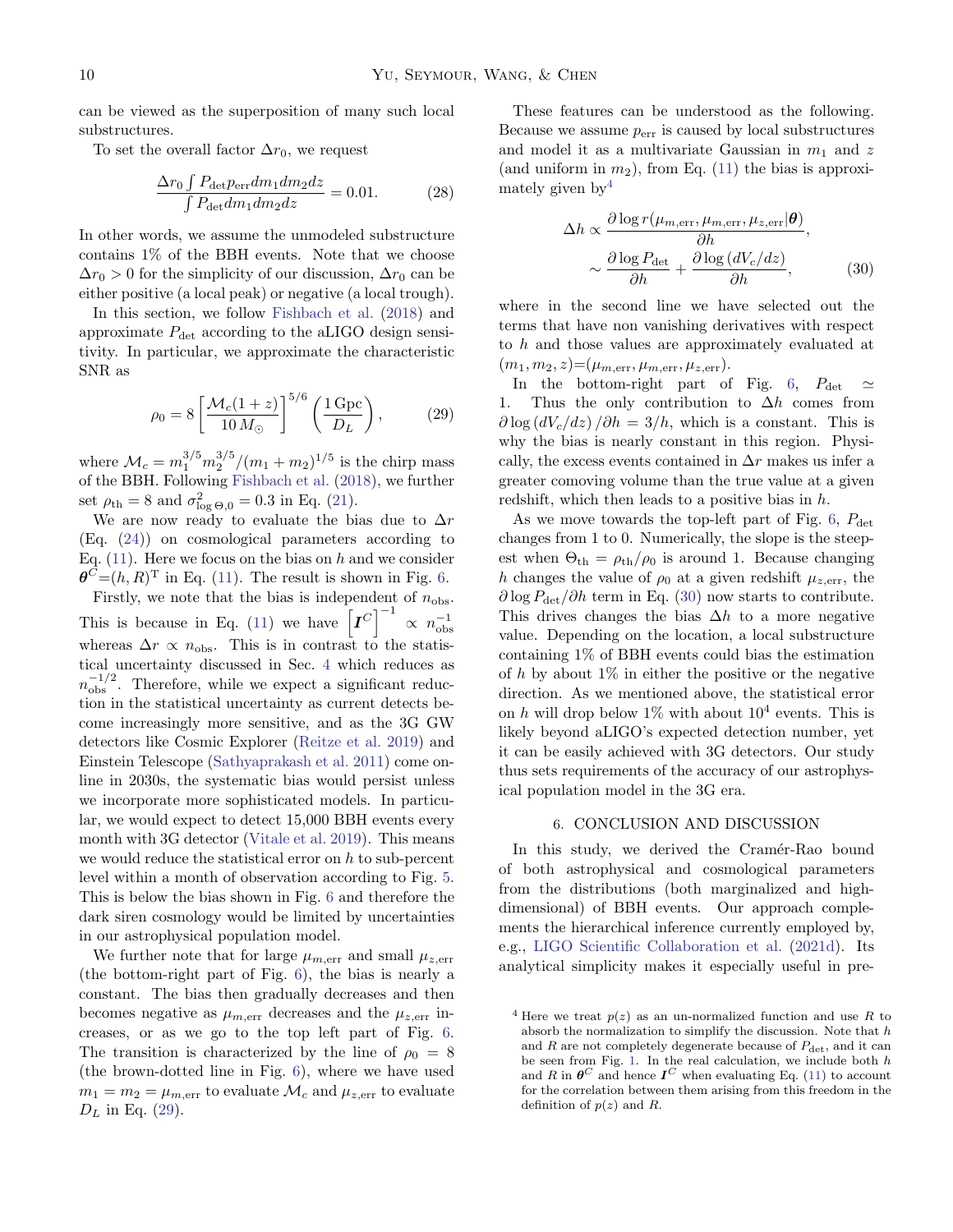

<span id="page-10-0"></span>**Figure 6.** Bias on  $h$  due to an error in the astrophysical rate  $\Delta r$  given by Eqs. [\(25\)](#page-8-1)-[\(27\)](#page-8-2). An error in  $m_1$  but constant in redshift can then be obtained by summing over all the pixels along a specific  $\mu_{m,err}$  (i.e., a vertical line) with appropriate normalization. Likewise, other generic  $\Delta r$  can be obtained by summing over the corresponding pixels. Also shown in the dotted-brown line is an approximation of the detection threshold with  $\left[\mathcal{M}_c(1+z)\right]^{5/6}/z \simeq \text{constant}.$ 

dicting the performance of future detectors and providing insights in the statistics.

The basic framework to both perform joint astrophysical and cosmological parameter estimations and compute bias in parameters due to errors in the assumed model was presented in Sec. [2.](#page-2-0) The specific population model in our analysis was introduced in Sec. [3,](#page-4-0) which we then applied to place constraints on a BBH sample similar to GWTC3 in Sec. [4.](#page-5-0) In particular, we found that the GWTC3 results can be well reproduced if we combine the Fisher information of both the BBHs' redshift distribution and the mass distribution together. In the future, tighter constraints (in addition to the  $\sqrt{n_{\text{obs}}}$  reduction in the errors) would be expected as more events would allow us to construct an accurate 3D distribution of BBH events in the  $(m_1, m_2, z)$  space. Then in Sec. [5,](#page-7-0) we further considered the bias induced by unmodeled substructures in the population model. The bias due to other forms of  $\Delta r$  can be readily obtained by summing over relevant pixels in Fig. [6](#page-10-0) with proper reweighting. For instance, a substructure in  $m_1$  but constant in z can be obtained by summing along a vertical line in Fig. [6.](#page-10-0) If the error  $\Delta r$  contains 1% of the observed population, it could easily bias the estimation in the Hubble constant by more than 1%. Therefore, to achieve a high-precision cosmology from statistical dark siren, it would require

a high level of accuracy in the astrophysical model with fine details captured.

Note further that our Eq. [\(11\)](#page-4-1) applies not only to cosmological parameters but also astrophysical ones as we can simply replace  $\boldsymbol{\theta}^C$  to  $\boldsymbol{\theta}^A$ , or any other subset of  $\boldsymbol{\theta}$ . This could be of astrophysical significance. For example, the location of the mass gap due to pair instability supernovae could be biased by substructures produced by dynamical formation channels or the redshift-dependence in the mass function [\(Mukherjee](#page-13-33) [2021;](#page-13-33) María Ezquiaga [& Holz](#page-13-25) [2022;](#page-13-25) [Karathanasis et al.](#page-13-35) [2022\)](#page-13-35). Our Eq. [\(11\)](#page-4-1) thus provides a simple and analytical way to quantify the bias.

As a first step, our current model does not include the statistical error on each individual event's component mass and luminosity distance. This may be a subdominant effect for events that are well above the detection threshold, which are typically the ones selected for population studies (see, e.g., [LIGO Scientific Collaboration](#page-13-27) [et al.](#page-13-27) [2021c,](#page-13-27)[d;](#page-13-24) [Roulet et al.](#page-13-32) [2021\)](#page-13-32). Intuitively, the uncertainty on each event's parameters slightly blurs the measured distribution and smears out sharp features. Yet since both  $p(m_1, m_2)$  and  $p(z)$  are smooth functions in our study (and in [LIGO Scientific Collabora](#page-13-24)[tion et al.](#page-13-24) [2021d\)](#page-13-24), such a blurring should not be significant(, but see the discussion below on galaxy catalogs). However, information of the population is also contained in sources that are marginally detectable (or undetectable; see the discussion in [Roulet et al.](#page-13-36) [2020\)](#page-13-36). These events could happen at locations where  $P_{\text{det}}$  has large derivatives with respect to  $\theta$  and thus may potentially contribute to the Fisher information. To utilize them properly, incorporating their parameter estimation errors would be critical, and we plan to investigate this in a follow-up study.

We also assumed the galaxy catalog provides only the smoothed shape of the redshift model  $p(z)$ . This is the case because the GW event localization accuracy is currently limited. In the other limit where a BBH could be localized to a single host galaxy (which can be achieved with a decihertz space-borne detector; [Kuns et al.](#page-13-37) [2020\)](#page-13-37), a dark siren would behave effectively like a bright BNS event with EM counterpart identified, because the host galaxy in this case can be identified from the sky localization [\(Chen & Holz](#page-12-8) [2016;](#page-12-8) [Borhanian et al.](#page-11-7) [2020;](#page-11-7) [Seymour et al.](#page-14-11) [2022\)](#page-14-11). This could lead to a strong constraint in cosmology [\(Chen et al.](#page-12-0) [2018\)](#page-12-0) without needing assumptions in the underlying population model. In the intermediate case, an accurate localization plus a complete galaxy catalog could mean sharp spikes in  $p(z)$ and therefore  $r(z)$ . Whereas h can be nearly degenerate with an overall power-law slope  $\gamma$  in  $\psi(z)$  (which is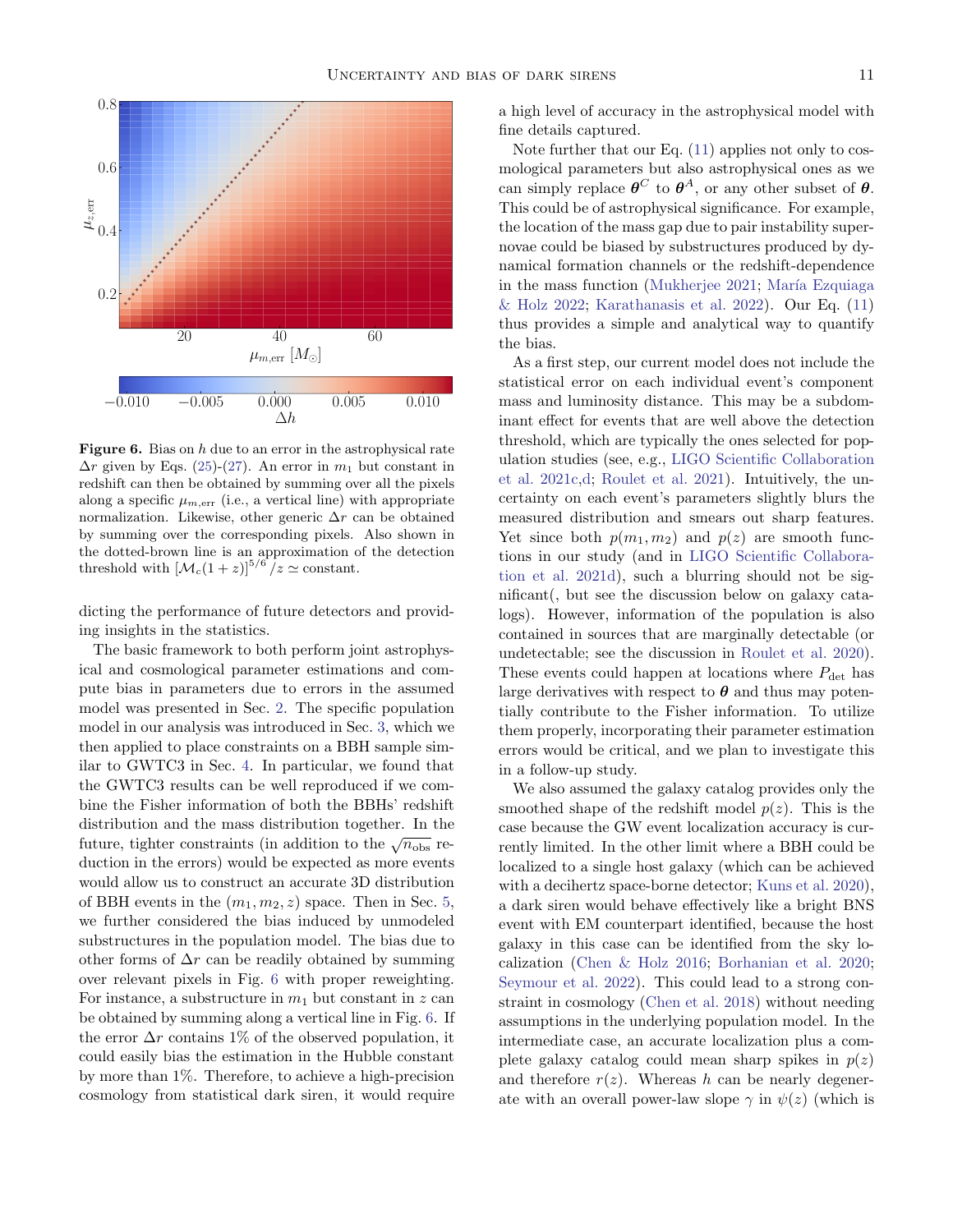also the limiting factor on how well we can measure  $h$ ; Fig. [5\)](#page-8-0), it could hardly be confused with sharp spikes. Therefore the constraints on h could thus be improved. Besides using the location of each individual event, the spatial clustering of BBH events is yet another possibility to enhance our constrain on cosmology and reduce its systematic errors [\(Mukherjee et al.](#page-13-38) [2021;](#page-13-38) [Scelfo et al.](#page-13-39) [2020;](#page-13-39) Cigarrán Díaz & Mukherjee [2022;](#page-12-9) [Mukherjee et al.](#page-13-40) [2022\)](#page-13-40). A more quantitative study incorporating these effects coherently is to be carried out in future investigations.

We thank Katerina Chatzioannou, Hsin-Yu Chen, and the LVC colleagues for helpful discussions and comments during the preparation of the manuscript. This material is based upon work supported by NSF's LIGO Laboratory which is a major facility fully funded by the National Science Foundation. H.Y. acknowledges the support of the Sherman Fairchild Foundation. Y.C., B.S., and Y.W. acknowledge support from the Brinson Foundation, the Simons Foundation (Award Number 568762), and by NSF Grants PHY-2011961, PHY-2011968, PHY–1836809. 1  $\overline{2}$ 3 4 5 6 7 8  $\ddot{q}$ 10 11

Software: Python3 [\(Van Rossum & Drake](#page-14-12) [2009\)](#page-14-12), NumPy [\(Harris et al.](#page-13-41) [2020\)](#page-13-41), SciPy [\(Virtanen et al.](#page-14-13) [2020\)](#page-14-13), Matplotlib [\(Hunter](#page-13-42) [2007\)](#page-13-42), PYCBC [\(Nitz et al.](#page-13-31) [2022\)](#page-13-31).

# APPENDIX

## <span id="page-11-4"></span>A. VALIDATION OF THE METHODOLOGY

In this Appendix, we further validate our approach by reproducing some results from [Fishbach et al.](#page-12-7) [\(2018\)](#page-12-7) and [Farr et al.](#page-12-6) [\(2019\)](#page-12-6).

Following [Fishbach et al.](#page-12-7) [\(2018\)](#page-12-7), here we consider a Truncated Power Law mass model given by

$$
p(m_1, m_2 | \alpha, M_{\text{max}}) \propto \frac{m_1^{-\alpha}}{m_1 - 5 M_{\odot}} \mathcal{H}(M_{\text{max}} - m_1),
$$
 (A1)

where  $\mathcal H$  is the Heaviside function, and the existence of an upper mass gap  $M_{\text{max}}$  is motivated by the pairinstability supernovae [\(Fowler & Hoyle](#page-13-43) [1964\)](#page-13-43). Since our focus here is to reproduce the results of [Fishbach et al.](#page-12-7) [\(2018\)](#page-12-7), we use this mass model despite the fact that it is currently unfavored by the latest data [\(LIGO Scientific](#page-13-28) [Collaboration & Virgo Collaboration](#page-13-28) [2021;](#page-13-28) [LIGO Sci](#page-13-24)[entific Collaboration et al.](#page-13-24) [2021d;](#page-13-24) [Roulet et al.](#page-13-32) [2021\)](#page-13-32). The  $\psi(z)$  part in the redshift model (Eq. [16\)](#page-4-4) given

by Eq. [\(18\)](#page-4-2). We particularly adopt  $(\alpha, M_{\text{max}}, \lambda)$  =  $(1, 40 M_{\odot}, 3)$  in our calculation. The  $P_{\text{det}}$  is computed following Sec. [5](#page-7-0) (see Eqs.  $(22)$  and  $(29)$ ).

<span id="page-11-8"></span>In Fig. [7,](#page-12-10) we present the 68% credible interval for the key parameters based on the Fisher information matrix, Eq. [\(3\)](#page-3-1), with  $n_{\text{obs}} = 500$ . In particular, we highlight the bottom-right corner of Fig. [7](#page-12-10) where we show the error ellipse for  $(\lambda, \alpha)$ . We notice a positive correlation between the two quantities and their uncertainties are, respectively,  $\Delta \lambda = 0.68$  and  $\Delta \alpha = 0.21$ . Both results show nice agreement with the top-left panel in fig. 5 in [Fishbach et al.](#page-12-7) [\(2018\)](#page-12-7). Moreover, because in the mass model, Eq. [\(A1\)](#page-11-8) there is a clear feature set by  $M_{\text{max}}$ , it thus allows the determination of  $h$  as proposed in, e.g., [Farr et al.](#page-12-6) [\(2019\)](#page-12-6) and demonstrated in the left-most column of Fig. [7.](#page-12-10) Consistent with [Farr et al.](#page-12-6) [\(2019\)](#page-12-6), we note the uncertainty on h from 500 events is  $\Delta h =$ 0.065. The consistency between our Fig. [7](#page-12-10) and previous studies thus validates our approach in constraining both the astrophysical and cosmological parameters.

## REFERENCES

- <span id="page-11-0"></span>Abbott, B. P., Abbott, R., Abbott, T. D., et al. 2017a, ApJL, 848, L12, doi: [10.3847/2041-8213/aa91c9](http://doi.org/10.3847/2041-8213/aa91c9)
- <span id="page-11-1"></span>—. 2017b, Nature, 551, 85, doi: [10.1038/nature24471](http://doi.org/10.1038/nature24471)
- <span id="page-11-3"></span>—. 2017c, Classical and Quantum Gravity, 34, 044001, doi: [10.1088/1361-6382/aa51f4](http://doi.org/10.1088/1361-6382/aa51f4)
- <span id="page-11-2"></span>Adhikari, R. X., Arai, K., Brooks, A. F., Wipf, C., & et al. 2020, Classical and Quantum Gravity, 37, 165003, doi: [10.1088/1361-6382/ab9143](http://doi.org/10.1088/1361-6382/ab9143)
- <span id="page-11-6"></span>Allen, B., Anderson, W. G., Brady, P. R., Brown, D. A., & Creighton, J. D. E. 2012, PhRvD, 85, 122006, doi: [10.1103/PhysRevD.85.122006](http://doi.org/10.1103/PhysRevD.85.122006)
- <span id="page-11-7"></span>Borhanian, S., Dhani, A., Gupta, A., Arun, K. G., & Sathyaprakash, B. S. 2020, arXiv e-prints, arXiv:2007.02883. <https://arxiv.org/abs/2007.02883>
- <span id="page-11-5"></span>Buikema, A., Cahillane, C., Mansell, G. L., Blair, C. D., & et al. 2020, PhRvD, 102, 062003, doi: [10.1103/PhysRevD.102.062003](http://doi.org/10.1103/PhysRevD.102.062003)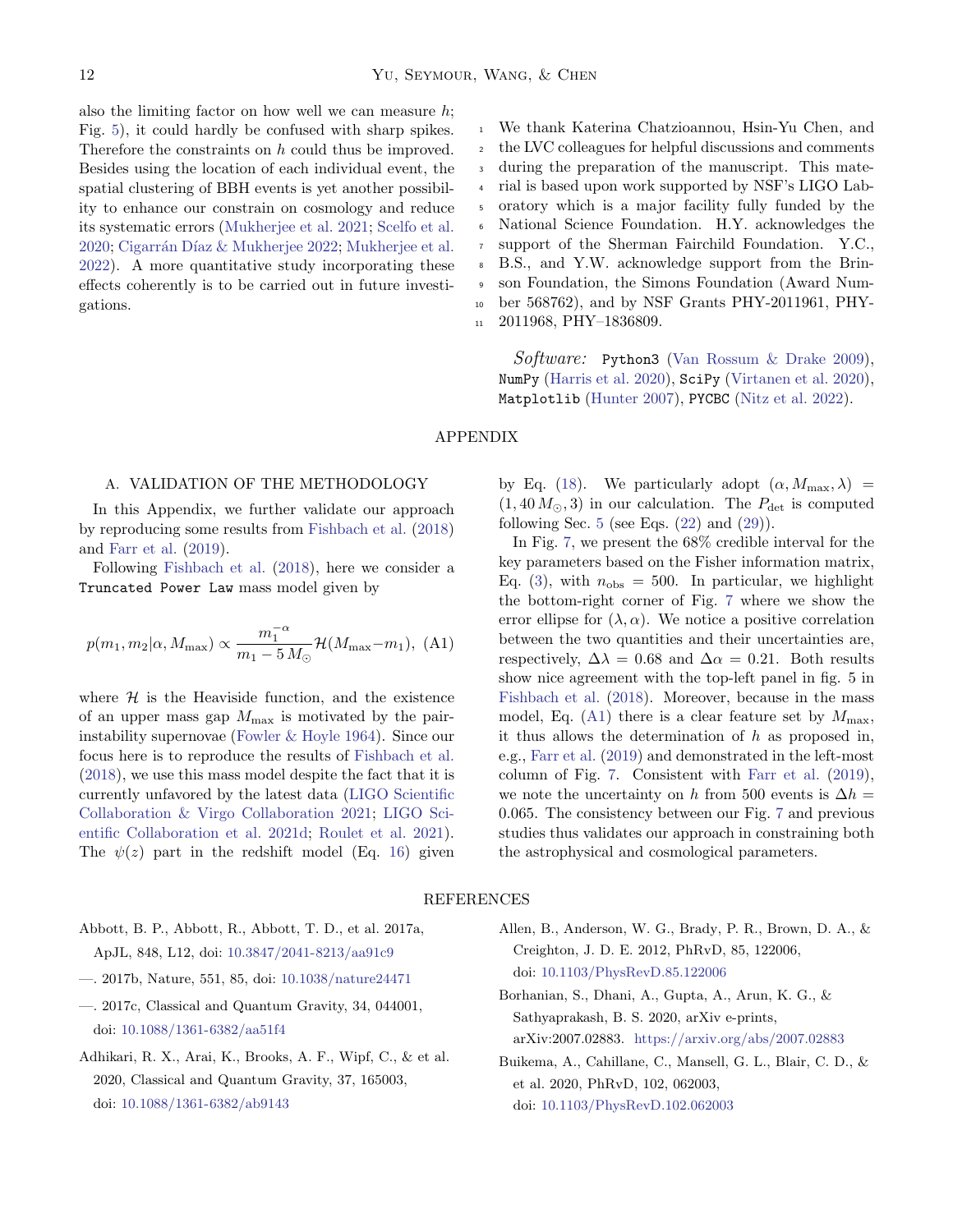

<span id="page-12-10"></span>Figure 7. Error ellipses from the 3D  $r(m_1, m_2, z)$  distribution assuming 500 BBH events using the model in [Fishbach et al.](#page-12-7) [\(2018\)](#page-12-7). Our results show good agreement with those obtained in [Fishbach et al.](#page-12-7) [\(2018\)](#page-12-7) and [Farr et al.](#page-12-6) [\(2019\)](#page-12-6). It thus validates our approach when  $n_{\text{obs}}$  is large.

- <span id="page-12-3"></span>Califano, M., de Martino, I., Vernieri, D., & Capozziello, S. 2022, arXiv e-prints, arXiv:2205.11221. <https://arxiv.org/abs/2205.11221>
- <span id="page-12-2"></span>Chen, H.-Y., Cowperthwaite, P. S., Metzger, B. D., & Berger, E. 2021, ApJL, 908, L4, doi: [10.3847/2041-8213/abdab0](http://doi.org/10.3847/2041-8213/abdab0)
- <span id="page-12-0"></span>Chen, H.-Y., Fishbach, M., & Holz, D. E. 2018, Nature, 562, 545, doi: [10.1038/s41586-018-0606-0](http://doi.org/10.1038/s41586-018-0606-0)
- <span id="page-12-8"></span>Chen, H.-Y., & Holz, D. E. 2016, arXiv e-prints, arXiv:1612.01471. <https://arxiv.org/abs/1612.01471>
- <span id="page-12-5"></span>Chernoff, D. F., & Finn, L. S. 1993, ApJL, 411, L5, doi: [10.1086/186898](http://doi.org/10.1086/186898)
- <span id="page-12-9"></span>Cigarrán Díaz, C., & Mukherjee, S. 2022, MNRAS, 511, 2782, doi: [10.1093/mnras/stac208](http://doi.org/10.1093/mnras/stac208)
- <span id="page-12-1"></span>Evans, M., Adhikari, R. X., Afle, C., et al. 2021, arXiv e-prints, arXiv:2109.09882.

<https://arxiv.org/abs/2109.09882>

- <span id="page-12-6"></span>Farr, W. M., Fishbach, M., Ye, J., & Holz, D. E. 2019, ApJL, 883, L42, doi: [10.3847/2041-8213/ab4284](http://doi.org/10.3847/2041-8213/ab4284)
- <span id="page-12-4"></span>Finke, A., Foffa, S., Iacovelli, F., Maggiore, M., & Mancarella, M. 2021, JCAP, 2021, 026, doi: [10.1088/1475-7516/2021/08/026](http://doi.org/10.1088/1475-7516/2021/08/026)
- <span id="page-12-7"></span>Fishbach, M., Holz, D. E., & Farr, W. M. 2018, ApJL, 863, L41, doi: [10.3847/2041-8213/aad800](http://doi.org/10.3847/2041-8213/aad800)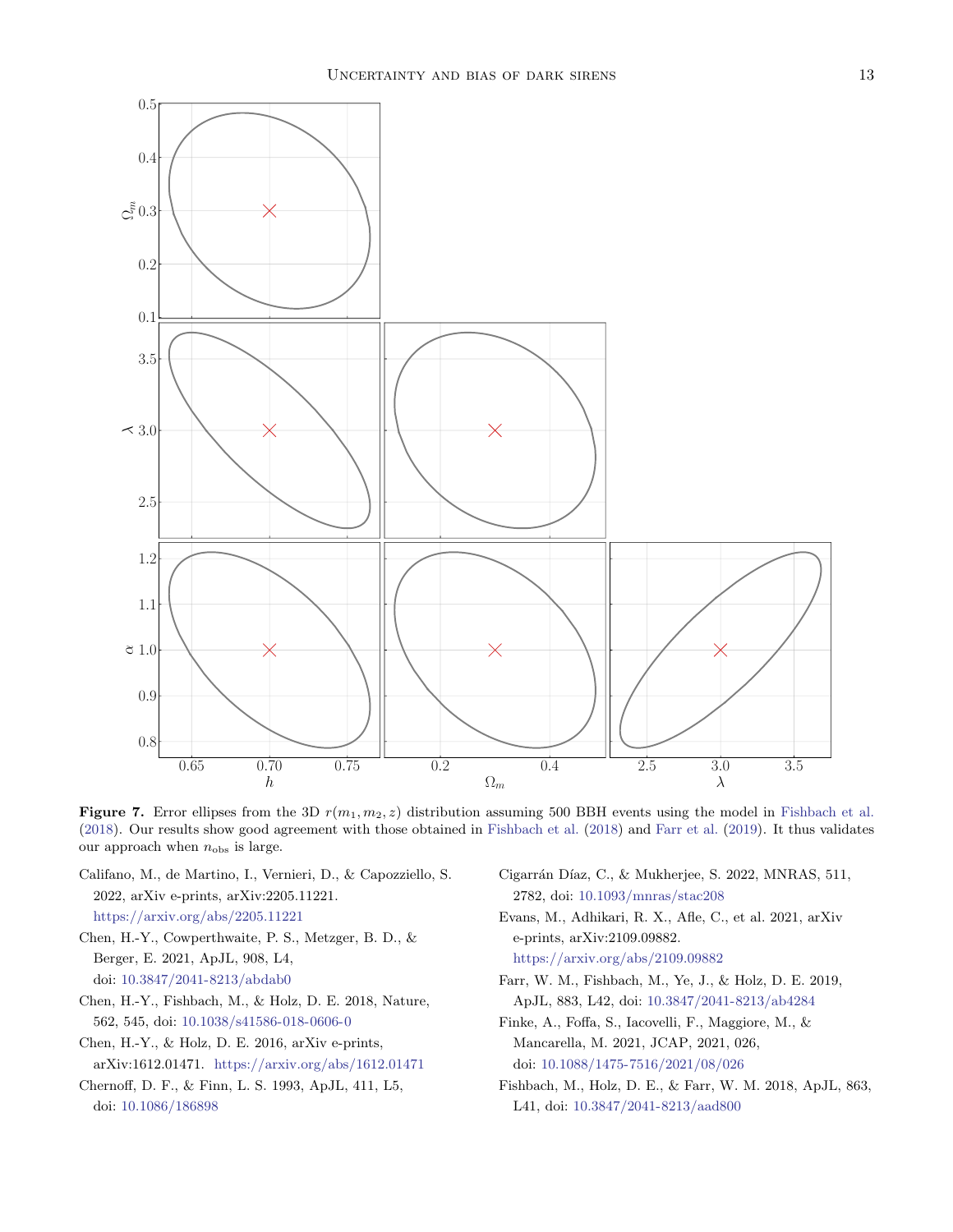- <span id="page-13-22"></span>Fishbach, M., Gray, R., Magaña Hernandez, I., et al. 2019, ApJL, 871, L13, doi: [10.3847/2041-8213/aaf96e](http://doi.org/10.3847/2041-8213/aaf96e)
- <span id="page-13-43"></span>Fowler, W. A., & Hoyle, F. 1964, ApJS, 9, 201, doi: [10.1086/190103](http://doi.org/10.1086/190103)
- <span id="page-13-19"></span>Gray, R., et al. 2020, Phys. Rev. D, 101, 122001, doi: [10.1103/PhysRevD.101.122001](http://doi.org/10.1103/PhysRevD.101.122001)
- <span id="page-13-41"></span>Harris, C. R., Millman, K. J., van der Walt, S. J., et al. 2020, Nature, 585, 357, doi: [10.1038/s41586-020-2649-2](http://doi.org/10.1038/s41586-020-2649-2)
- <span id="page-13-8"></span>Holz, D. E., & Hughes, S. A. 2005, ApJ, 629, 15, doi: [10.1086/431341](http://doi.org/10.1086/431341)
- <span id="page-13-42"></span>Hunter, J. D. 2007, Computing in Science & Engineering, 9, 90, doi: [10.1109/MCSE.2007.55](http://doi.org/10.1109/MCSE.2007.55)
- <span id="page-13-5"></span>Kagra Collaboration, & et al. 2019, Nature Astronomy, 3, 35, doi: [10.1038/s41550-018-0658-y](http://doi.org/10.1038/s41550-018-0658-y)
- <span id="page-13-6"></span>—. 2021, Progress of Theoretical and Experimental Physics, 2021, 05A101, doi: [10.1093/ptep/ptaa125](http://doi.org/10.1093/ptep/ptaa125)
- <span id="page-13-35"></span>Karathanasis, C., Mukherjee, S., & Mastrogiovanni, S. 2022, arXiv e-prints, arXiv:2204.13495. <https://arxiv.org/abs/2204.13495>
- <span id="page-13-30"></span>Khan, S., Husa, S., Hannam, M., et al. 2016, PhRvD, 93, 044007, doi: [10.1103/PhysRevD.93.044007](http://doi.org/10.1103/PhysRevD.93.044007)
- <span id="page-13-37"></span>Kuns, K. A., Yu, H., Chen, Y., & Adhikari, R. X. 2020, PhRvD, 102, 043001, doi: [10.1103/PhysRevD.102.043001](http://doi.org/10.1103/PhysRevD.102.043001)
- <span id="page-13-4"></span>LIGO Scientific Collaboration, & et al. 2015, Classical and Quantum Gravity, 32, 074001,
	- doi: [10.1088/0264-9381/32/7/074001](http://doi.org/10.1088/0264-9381/32/7/074001)
- <span id="page-13-28"></span>LIGO Scientific Collaboration, & Virgo Collaboration. 2021, ApJL, 913, L7, doi: [10.3847/2041-8213/abe949](http://doi.org/10.3847/2041-8213/abe949)
- <span id="page-13-12"></span>LIGO Scientific Collaboration, Virgo Collaboration, & et al. 2016, Physical Review X, 6, 041015, doi: [10.1103/PhysRevX.6.041015](http://doi.org/10.1103/PhysRevX.6.041015)
- <span id="page-13-13"></span>—. 2019, Physical Review X, 9, 031040, doi: [10.1103/PhysRevX.9.031040](http://doi.org/10.1103/PhysRevX.9.031040)
- <span id="page-13-14"></span>—. 2021a, Physical Review X, 11, 021053, doi: [10.1103/PhysRevX.11.021053](http://doi.org/10.1103/PhysRevX.11.021053)
- <span id="page-13-15"></span>—. 2021b, arXiv e-prints, arXiv:2108.01045. <https://arxiv.org/abs/2108.01045>
- <span id="page-13-27"></span>—. 2021c, ApJL, 913, L7, doi: [10.3847/2041-8213/abe949](http://doi.org/10.3847/2041-8213/abe949)
- <span id="page-13-24"></span>LIGO Scientific Collaboration, Virgo Collaboration, KAGRA Collaboration, Abbott, R., & et al. 2021d, arXiv e-prints, arXiv:2111.03604. <https://arxiv.org/abs/2111.03604>
- <span id="page-13-16"></span>LIGO Scientific Collaboration, Virgo Collaboration, KAGRA Collaboration, & et al. 2021e, arXiv e-prints, arXiv:2111.03606. <https://arxiv.org/abs/2111.03606>
- <span id="page-13-29"></span>Madau, P., & Dickinson, M. 2014, ARA&A, 52, 415, doi: [10.1146/annurev-astro-081811-125615](http://doi.org/10.1146/annurev-astro-081811-125615)
- <span id="page-13-26"></span>Mandel, I., Farr, W. M., & Gair, J. R. 2019, MNRAS, 486, 1086, doi: [10.1093/mnras/stz896](http://doi.org/10.1093/mnras/stz896)
- <span id="page-13-34"></span>Mapelli, M., Bouffanais, Y., Santoliquido, F., Arca Sedda, M., & Artale, M. C. 2022, MNRAS, 511, 5797, doi: [10.1093/mnras/stac422](http://doi.org/10.1093/mnras/stac422)
- <span id="page-13-25"></span>María Ezquiaga, J., & Holz, D. E. 2022, arXiv e-prints, arXiv:2202.08240. <https://arxiv.org/abs/2202.08240>
- <span id="page-13-23"></span>Mastrogiovanni, S., Leyde, K., Karathanasis, C., et al. 2021, PhRvD, 104, 062009, doi: [10.1103/PhysRevD.104.062009](http://doi.org/10.1103/PhysRevD.104.062009)
- <span id="page-13-21"></span>McKernan, B., Ford, K. E. S., Bartos, I., et al. 2019, ApJL, 884, L50, doi: [10.3847/2041-8213/ab4886](http://doi.org/10.3847/2041-8213/ab4886)
- <span id="page-13-11"></span>Messenger, C., & Read, J. 2012, PhRvL, 108, 091101, doi: [10.1103/PhysRevLett.108.091101](http://doi.org/10.1103/PhysRevLett.108.091101)
- <span id="page-13-33"></span>Mukherjee, S. 2021, arXiv e-prints, arXiv:2112.10256. <https://arxiv.org/abs/2112.10256>
- <span id="page-13-40"></span>Mukherjee, S., Krolewski, A., Wandelt, B. D., & Silk, J. 2022, arXiv e-prints, arXiv:2203.03643. <https://arxiv.org/abs/2203.03643>
- <span id="page-13-38"></span>Mukherjee, S., Wandelt, B. D., Nissanke, S. M., & Silvestri, A. 2021, PhRvD, 103, 043520, doi: [10.1103/PhysRevD.103.043520](http://doi.org/10.1103/PhysRevD.103.043520)
- <span id="page-13-31"></span>Nitz, A., Harry, I., Brown, D., et al. 2022, gwastro/pycbc: v2.0.4 release of PyCBC, v2.0.4, Zenodo, doi: [10.5281/zenodo.6646669](http://doi.org/10.5281/zenodo.6646669)
- <span id="page-13-17"></span>Nitz, A. H., Capano, C., Nielsen, A. B., et al. 2019, ApJ, 872, 195, doi: [10.3847/1538-4357/ab0108](http://doi.org/10.3847/1538-4357/ab0108)
- <span id="page-13-18"></span>Nitz, A. H., Dent, T., Davies, G. S., et al. 2020, ApJ, 891, 123, doi: [10.3847/1538-4357/ab733f](http://doi.org/10.3847/1538-4357/ab733f)
- <span id="page-13-20"></span>Olsen, S., Venumadhav, T., Mushkin, J., et al. 2022, arXiv e-prints, arXiv:2201.02252. <https://arxiv.org/abs/2201.02252>
- <span id="page-13-2"></span>Planck Collaboration, & et al. 2014, A&A, 571, A16, doi: [10.1051/0004-6361/201321591](http://doi.org/10.1051/0004-6361/201321591)
- <span id="page-13-3"></span>—. 2020, A&A, 641, A6, doi: [10.1051/0004-6361/201833910](http://doi.org/10.1051/0004-6361/201833910)
- <span id="page-13-10"></span>Reitze, D., Adhikari, R. X., Ballmer, S., et al. 2019, in Bulletin of the American Astronomical Society, Vol. 51, 35. <https://arxiv.org/abs/1907.04833>
- <span id="page-13-1"></span>Riess, A. G., Casertano, S., Yuan, W., et al. 2021, ApJL, 908, L6, doi: [10.3847/2041-8213/abdbaf](http://doi.org/10.3847/2041-8213/abdbaf)
- <span id="page-13-0"></span>Riess, A. G., Press, W. H., & Kirshner, R. P. 1996, ApJ, 473, 88, doi: [10.1086/178129](http://doi.org/10.1086/178129)
- <span id="page-13-32"></span>Roulet, J., Chia, H. S., Olsen, S., et al. 2021, PhRvD, 104, 083010, doi: [10.1103/PhysRevD.104.083010](http://doi.org/10.1103/PhysRevD.104.083010)
- <span id="page-13-36"></span>Roulet, J., Venumadhav, T., Zackay, B., Dai, L., & Zaldarriaga, M. 2020, PhRvD, 102, 123022, doi: [10.1103/PhysRevD.102.123022](http://doi.org/10.1103/PhysRevD.102.123022)
- <span id="page-13-9"></span>Sathyaprakash, B., Abernathy, M., Acernese, F., et al. 2011, arXiv e-prints, arXiv:1108.1423. <https://arxiv.org/abs/1108.1423>
- <span id="page-13-39"></span>Scelfo, G., Boco, L., Lapi, A., & Viel, M. 2020, JCAP, 2020, 045, doi: [10.1088/1475-7516/2020/10/045](http://doi.org/10.1088/1475-7516/2020/10/045)
- <span id="page-13-7"></span>Schutz, B. F. 1986, Nature, 323, 310, doi: [10.1038/323310a0](http://doi.org/10.1038/323310a0)